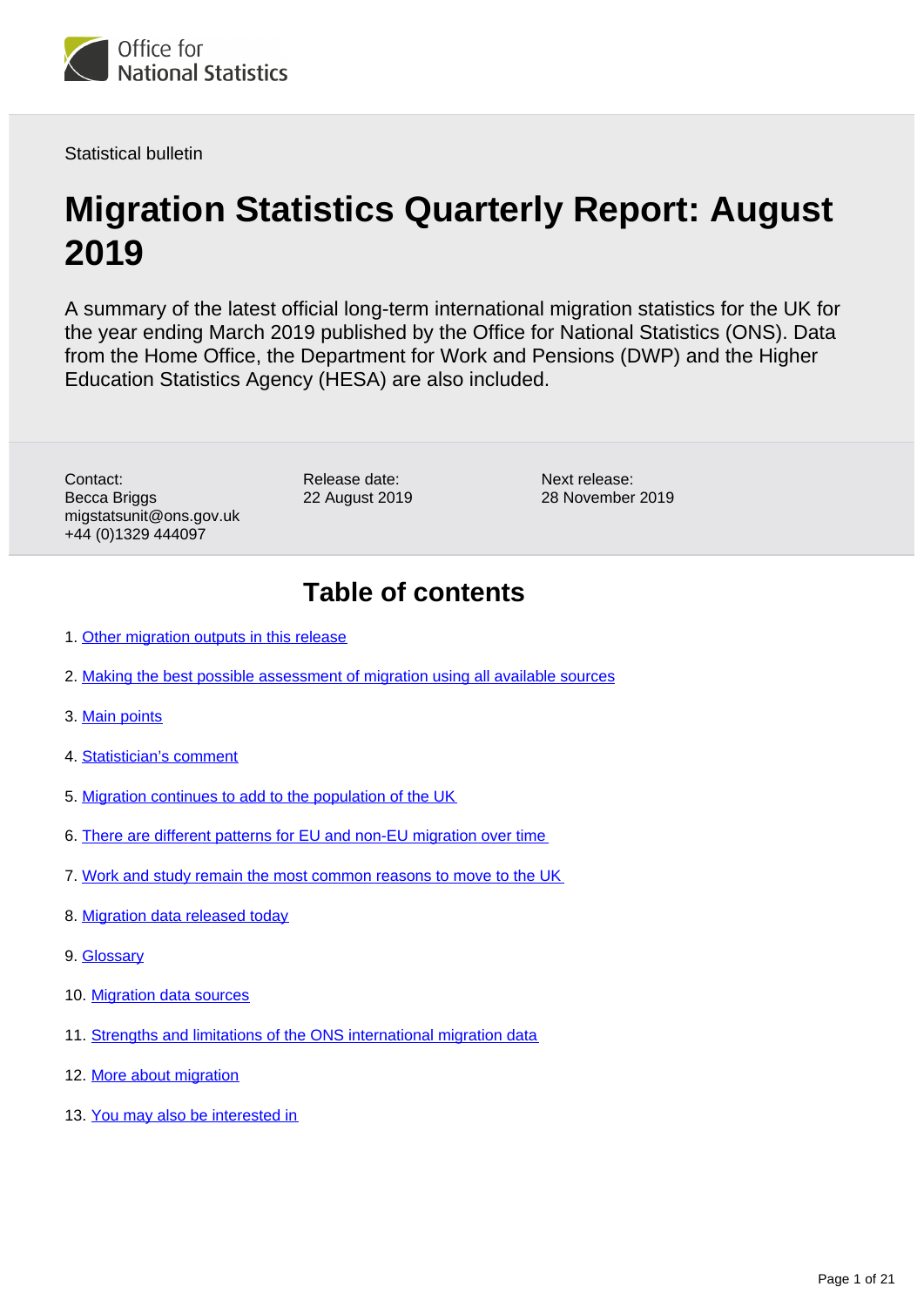## <span id="page-1-0"></span>**1 . Other migration outputs in this release**

Another international migration output released today (22 August 2019) can be found on the following page:

[Local area migration indicators, UK](https://www.ons.gov.uk/peoplepopulationandcommunity/populationandmigration/migrationwithintheuk/datasets/localareamigrationindicatorsunitedkingdom)

## <span id="page-1-1"></span>**2 . Making the best possible assessment of migration using all available sources**

We are transforming our migration statistics, making use of all available data to get a richer and deeper understanding of migration. Since July 2018, we have been integrating outcomes from this work into the Migration Statistics Quarterly Report (MSQR).

On 21 August 2019, we published the latest findings of our [research](https://www.ons.gov.uk/peoplepopulationandcommunity/populationandmigration/internationalmigration/articles/understandingdifferentmigrationdatasources/augustprogressreport) into the coherence of migration data sources, including the International Passenger Survey (IPS) and Annual Population Survey (APS) alongside other administrative data sources. Based on these findings, we have made preliminary adjustments to the headline measures in this report to provide our best possible assessment of migration trends. The figures and trends in this report are therefore largely based on our adjusted estimates, which have so far been applied until 2016 for EU migration and up to the latest year for non-EU migration. Our best assessment of EU net migration since 2016 remains our IPS-based estimates. As additional data sources become available, we will look to feed these into our adjustments.

As set out in our [research report,](https://www.ons.gov.uk/peoplepopulationandcommunity/populationandmigration/internationalmigration/articles/understandingdifferentmigrationdatasources/augustprogressreport) our assessment is that the preliminary adjustments have a small impact on UK net migration and the trends we see over time are largely unchanged. However, there are some different patterns for EU and non-EU migration:

- our adjusted EU net migration estimates (up to the year ending March 2016) show a very similar trend over time but are higher than the unadjusted estimates; this analysis builds on evidence provided by data from the Department for Work and Pensions (DWP)
- our adjusted non-EU net migration estimates (up to the year ending March 2019) also show a very similar trend but are lower than the unadjusted estimates; this analysis builds on evidence provided by Home Office exit checks data

These preliminary adjustments, combined with new data sources being used, are our best assessment of UK migration.

As other new data sources become available, we will continue to refine our adjustments further and reflect this in our migration statistics. While we go through this transformation journey, the MSQR has been reclassified as [Experimental Statistics](https://www.ons.gov.uk/news/statementsandletters/statementfromtheonsonthereclassificationofinternationalmigrationstatistics). Reclassifying our international migration statistics to Experimental Statistics supports this period of development and innovation to meet the public good.

The MSQR also includes official and National Statistics published by other organisations, including the Home Office and DWP. These are designated separately by the Office for Statistics Regulation (OSR) and are not are affected by the reclassification of the MSQR.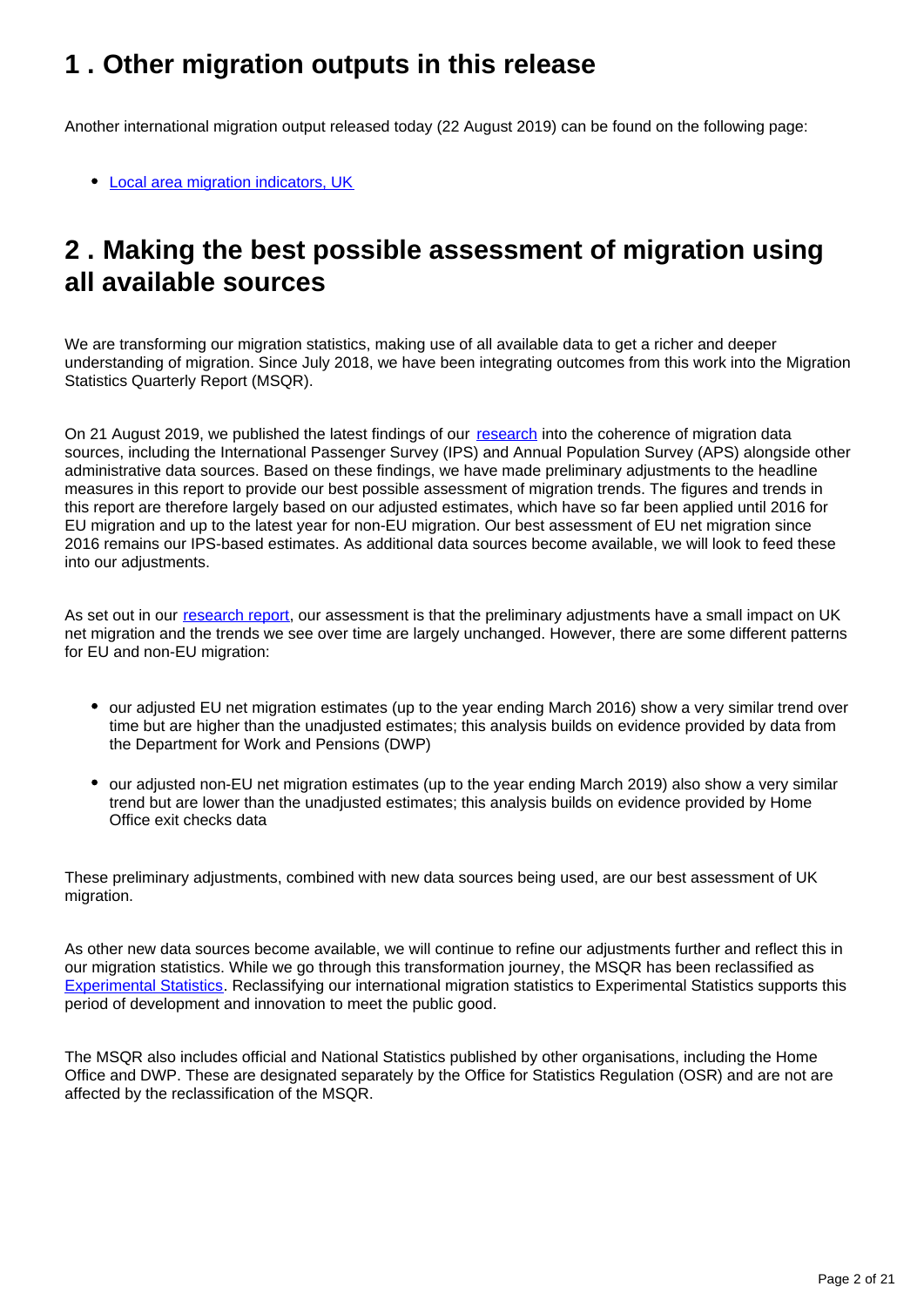## <span id="page-2-0"></span>**3 . Main points**

Long-term international migration continued to add to the UK population, as an estimated 226,000 more people moved to the UK with an intention to stay 12 months or more than left in the year ending March 2019 (net migration).

In the year ending March 2019, 612,000 people moved to the UK (immigration) and 385,000 people left the UK (emigration).

Long-term immigration, emigration and net migration have remained broadly stable since the end of 2016.

Since 2016, there has been a fall in immigration for work; over the same period, immigration for study has been gradually increasing.

There are different patterns for EU and non-EU migration:

- EU immigration has continued to fall since 2016 and is at its lowest level since 2013. This is mainly because of a fall in immigration for work, which is now less than half the level it was at its peak in the year ending June 2016.
- Although EU immigration has fallen, there are still more EU citizens moving to the UK than leaving. However, EU8 citizens, those from the Central and Eastern European countries, do not follow this general pattern. For the past year, net migration estimates have shown more EU8 citizens leaving than arriving.
- Non-EU immigration has stabilised over the last year, after a gradual increase since 2013. However, there has been an increase in immigration for study over the last year, seen in all available data sources.
- Work remains the main reason for EU citizens moving to the UK, while study remains the main reason for non-EU citizens moving to the UK.

In the year ending June 2019, [Home Office statistics](https://www.gov.uk/government/statistics/immigration-statistics-year-ending-june-2019) also published today show that the UK offered protection in the form of grants of asylum, humanitarian protection, alternative forms of leave and resettlement – to 18,519 people (up 29% compared with the previous year).

Where possible, to assess migration trends we use all available data sources and review the longer time series.

## <span id="page-2-1"></span>**4 . Statistician's comment**

"Our best assessment using all data sources is that long-term international migration continues to add to the UK population. The level has been broadly stable since 2016, but there are different patterns for EU and non-EU citizens.

"Using the data sources available to us, we can see that EU immigration is falling. There are, however, still more EU citizens moving to the UK than leaving, mainly for work, although the picture is different for EU8 citizens, with more leaving the country than arriving.

"In contrast, non-EU immigration has stabilised over the last year, after gradual increases since 2013."

Jay Lindop, Director of the Centre for International Migration, Office for National Statistics.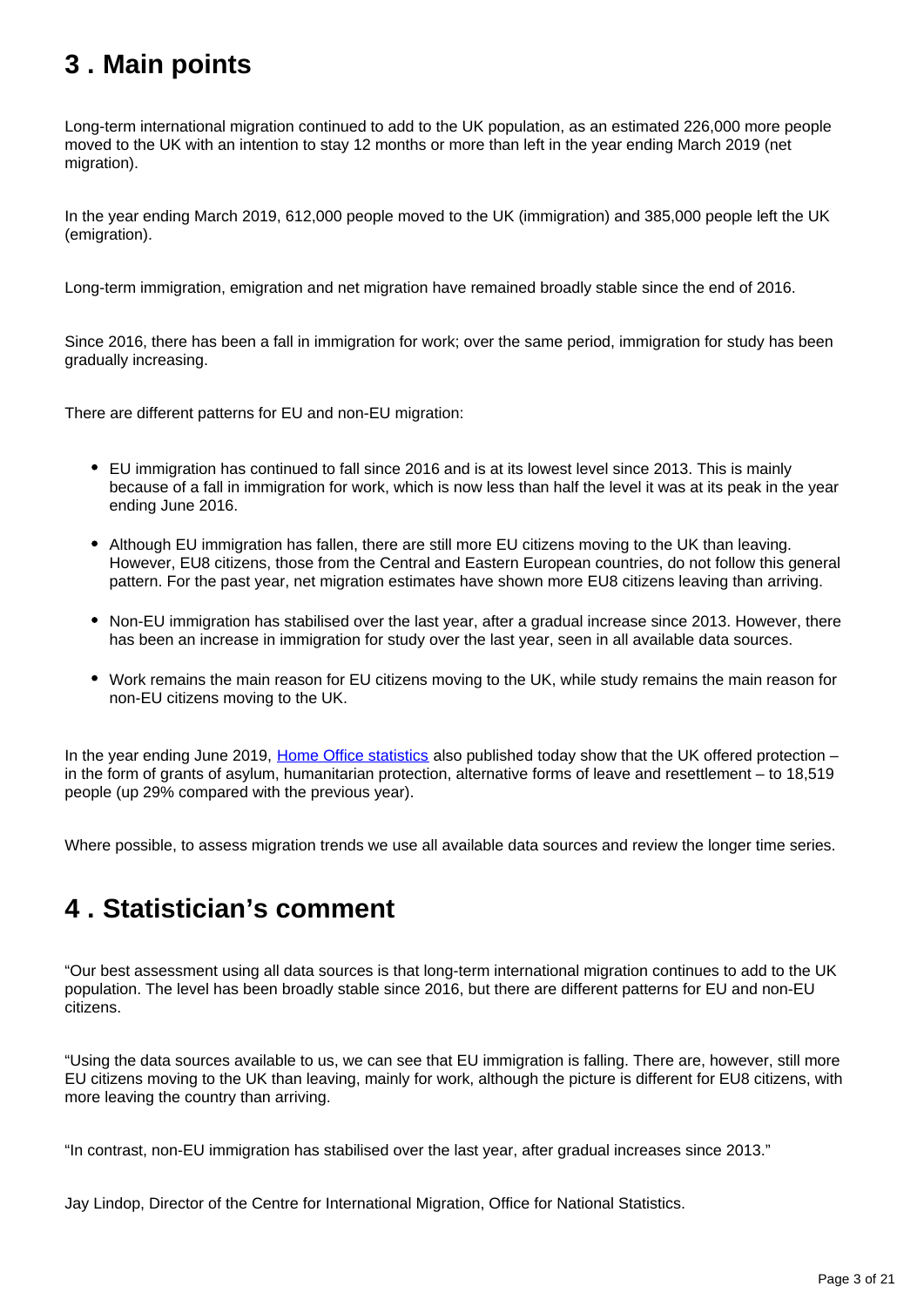## <span id="page-3-0"></span>**5 . Migration continues to add to the population of the UK**

The findings in this section are based on the preliminary adjusted estimates for the years in which they are available. Otherwise, the Long-Term International Migration (LTIM) estimates remain our best available estimates. We will continue to develop our adjustment approach in our future reports.

An estimated 226,000 more people came to the UK with an intention to stay 12 months or more than left in the year ending March 2019 (net migration). This is lower than the recent peak of 343,000 in the year ending June 2015, but levels have remained broadly stable since the end of 2016.

Over the last year, 612,000 people moved to the UK (immigration) and 385,000 people left the UK (emigration).

LTIM data from the Office for National Statistics (ONS) are largely based on a survey. It is not possible to survey all people coming to and leaving the UK, so these statistics are estimates based on a sample, not precise figures.

### **Figure 1: Long-term immigration, emigration and net migration have remained broadly stable since the end of 2016**

**Long-term international migration, UK, year ending June 2009 to year ending March 2019**

## <span id="page-3-1"></span>**6 . There are different patterns for EU and non-EU migration over time**

The findings in this section are based on the preliminary adjusted estimates for the years in which they are available. Otherwise, the Long-Term International Migration (LTIM) estimates remain our best available estimates. We will continue to develop our adjustment approach in our future reports.

Although overall migration levels have remained broadly stable since 2016, there are different patterns for EU and non-EU citizens. EU net migration has decreased since 2015, following a three-year period of increase. Non-EU net migration has remained broadly stable over the last year, following a gradual increase since 2013 (Figure 2).

### **Figure 2: Non-EU net migration has increased since 2013, while EU net migration has decreased since 2015**

### **Net migration by citizenship, UK, year ending June 2009 to year ending March 2019**

The international migration of EU and non-EU citizens continues to add to the UK population. The long-term trend for British citizens is that more leave than return (Table 1).

Decisions to migrate are complex, and a person's decision to move to or from the UK will always be influenced by a range of social and economic factors.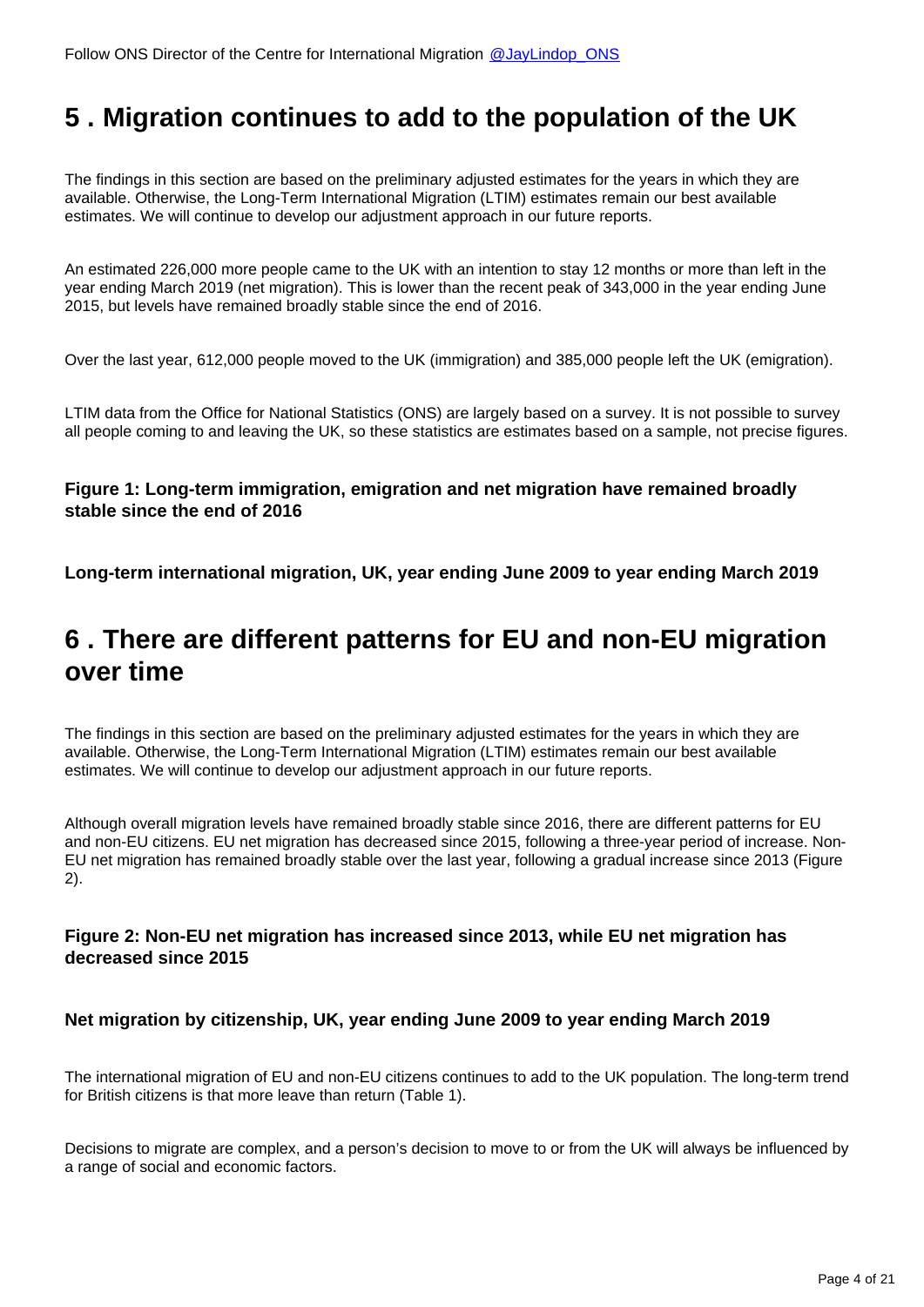Table 1: Immigration, emigration and net migration to and from the UK by citizenship, UK, year ending March 2019

Total and non-EU estimates of emigration and net migration are based on our preliminary adjusted estimates. Preliminary adjusted estimates are not available for the other figures in this table

|                 | Immigration             |                                                       | Emigration |    | <b>Net migration</b> |    |
|-----------------|-------------------------|-------------------------------------------------------|------------|----|----------------------|----|
|                 | <b>YE March</b><br>2019 | 95% CI (+/- YE March 95% CI (+/- YE March 95% CI (+/- | 2019       |    | 2019                 |    |
| Total           | 612                     | 42                                                    | 385        |    | 226                  | ÷  |
| <b>British</b>  | 79                      | 20                                                    | 130        | 16 | $-52$                | 25 |
| EU              | 200                     | 27                                                    | 141        | 27 | 59                   | 38 |
| (of which) EU15 | 106                     | 21                                                    | 74         | 21 | 32                   | 30 |
| (of which) EU8  | 36                      | 11                                                    | 43         | 14 | $-7$                 | 17 |
| (of which) EU2  | 52                      | 12                                                    | 20         | 9  | 32                   | 15 |
| Non-EU          | 333                     | 25                                                    | 113        | ٠  | 219                  | ٠  |

Source: Office for National Statistics – Long-Term International Migration (LTIM), LTIM with preliminary adjustments based on DWP and Home Office data

#### **Notes**

- 1. EU other and Other Europe citizenship groupings are not included as separate groups in the table but are included under the EU and non-EU totals. [Back to table](#page-0-0)
- 2. Figures are provisional. **[Back to table](#page-0-0)**
- 3. YE equals year ending, CI equals confidence interval, colon (:) equals not available. <u>[Back to table](#page-0-0)</u>
- 4. Confidence intervals represent known uncertainty in the survey estimates. Other sources of uncertainty are not represented. [Back to table](#page-0-0)
- 5. Total and non-EU estimates of emigration and net migration have been adjusted for uncertain intentions for non-EU former students emigrating. [Back to table](#page-0-0)
- 6. Confidence intervals for the preliminary adjusted estimates are not yet available. This does not mean that the estimates are more certain. As we refine our methods, we will develop our approach for displaying uncertainty around estimates based on multiple data sources. [Back to table](#page-0-0)

We do not recommend users make comparisons year-on-year and instead look at the broader evidence and longer time series, which allows a better assessment of trends. See [Chart 1 TS](https://www.ons.gov.uk/peoplepopulationandcommunity/populationandmigration/internationalmigration/datasets/migrationstatisticsquarterlyreportprovisionallongterminternationalmigrationltimestimates) for trends.

## **EU net migration has continued to decrease**

At 59,000, EU net migration is less than a third of its peak level of 219,000 in the year ending March 2015. This is mainly because of a fall in EU immigration, which is now at its lowest level since 2013 (Figure 3). Despite the fall in EU immigration, there are still more EU citizens moving to the UK than leaving.

EU emigration has remained stable since June 2017, following increases from June 2016.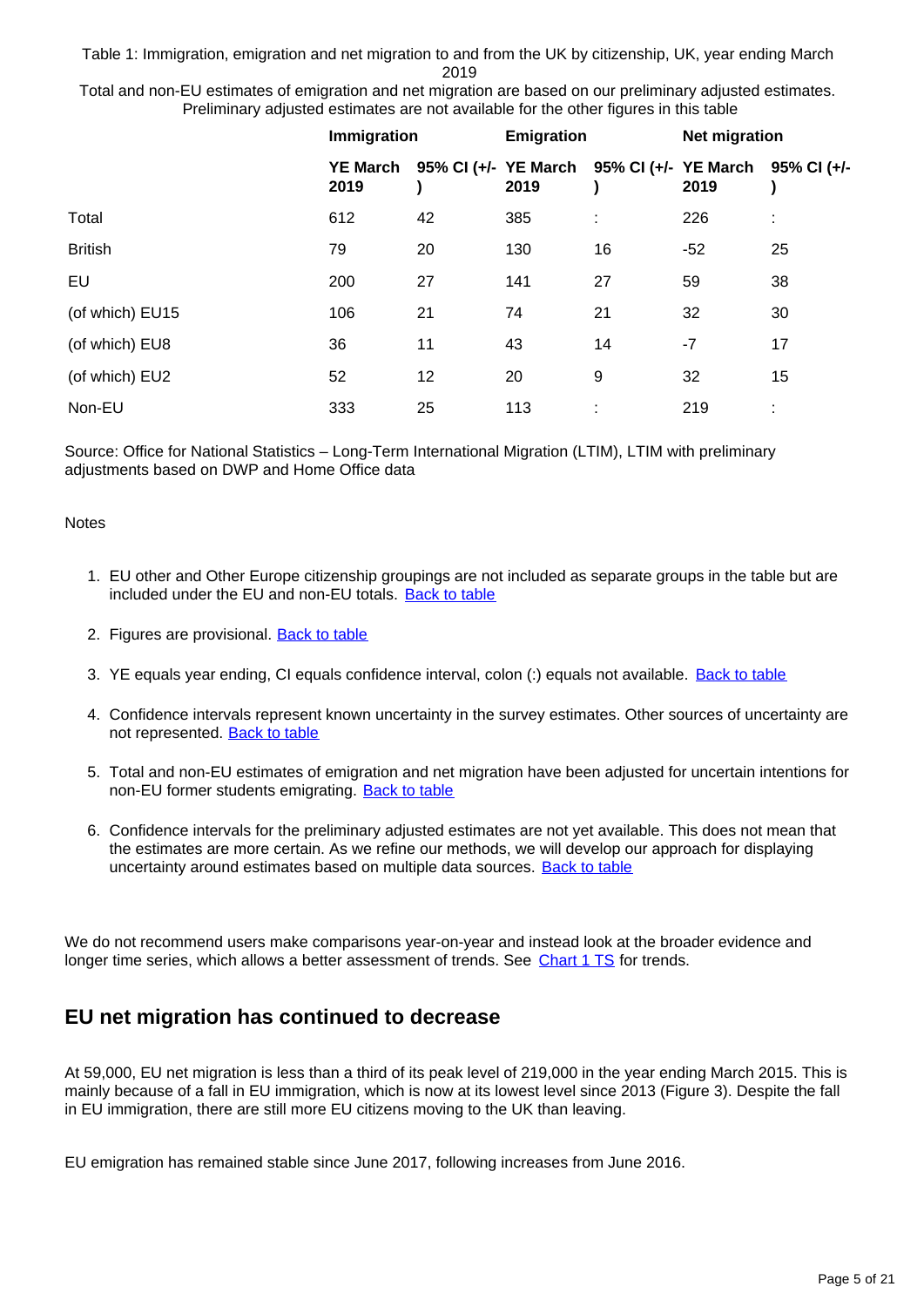**Figure 3: EU immigration is at its lowest level since 2013 but more EU citizens move to the UK than leave**

**EU Long-term international migration, UK, year ending June 2009 to year ending March 2019**

### **More EU8 citizens are leaving than arriving**

Although more EU citizens moved to the UK than left overall, this did not apply to all EU groups. Over the last year, 7,000 more EU8 citizens – those from the Central and Eastern European countries who joined the EU in 2004 – left the UK than arrived (Figure 4).

**Figure 4: EU15 and EU2 migration continued to add to the population, while more EU8 citizens left than arrived**

**Net migration by EU group, UK, year ending June 2009 to year ending March 2019**

### **Non-EU net migration remained broadly stable over the last year**

An estimated 219,000 more non-EU citizens moved to the UK than left in the year ending March 2019. Non-EU immigration has stabilised over the last year, after a gradual increase since 2013, while emigration remained stable (Figure 5).

Despite the overall stability over the last year, there have been different patterns for different citizenship groups. Net migration of Asian citizens increased over the last year whereas net migration of Oceanian citizens decreased.

**Figure 5: Non-EU net migration has remained stable in the last year, following a gradual increase since 2013**

**Non-EU long-term international migration, UK, year ending June 2009 to year ending March 2019**

## <span id="page-5-0"></span>**7 . Work and study remain the most common reasons to move to the UK**

Preliminary adjustments are not available for estimates of migration by reason for visit. The Long-Term International Migration (LTIM) and International Passenger Survey (IPS) estimates therefore remain our best available estimates. We will continue to develop our adjustment approach in our future reports.

While work remains one of the most common reasons to move to the UK, immigration for work-related reasons has continued to fall since June 2016. It is now at its lowest level since 2013, at 214,000. This fall is mainly because of a decline in the number of people arriving to look for work. However, since 2017, there has also been a fall in people moving to the UK for a definite job. Overall, immigration to the UK for formal study has remained at the highest levels seen since 2011, at 218,000 in the year ending March 2019.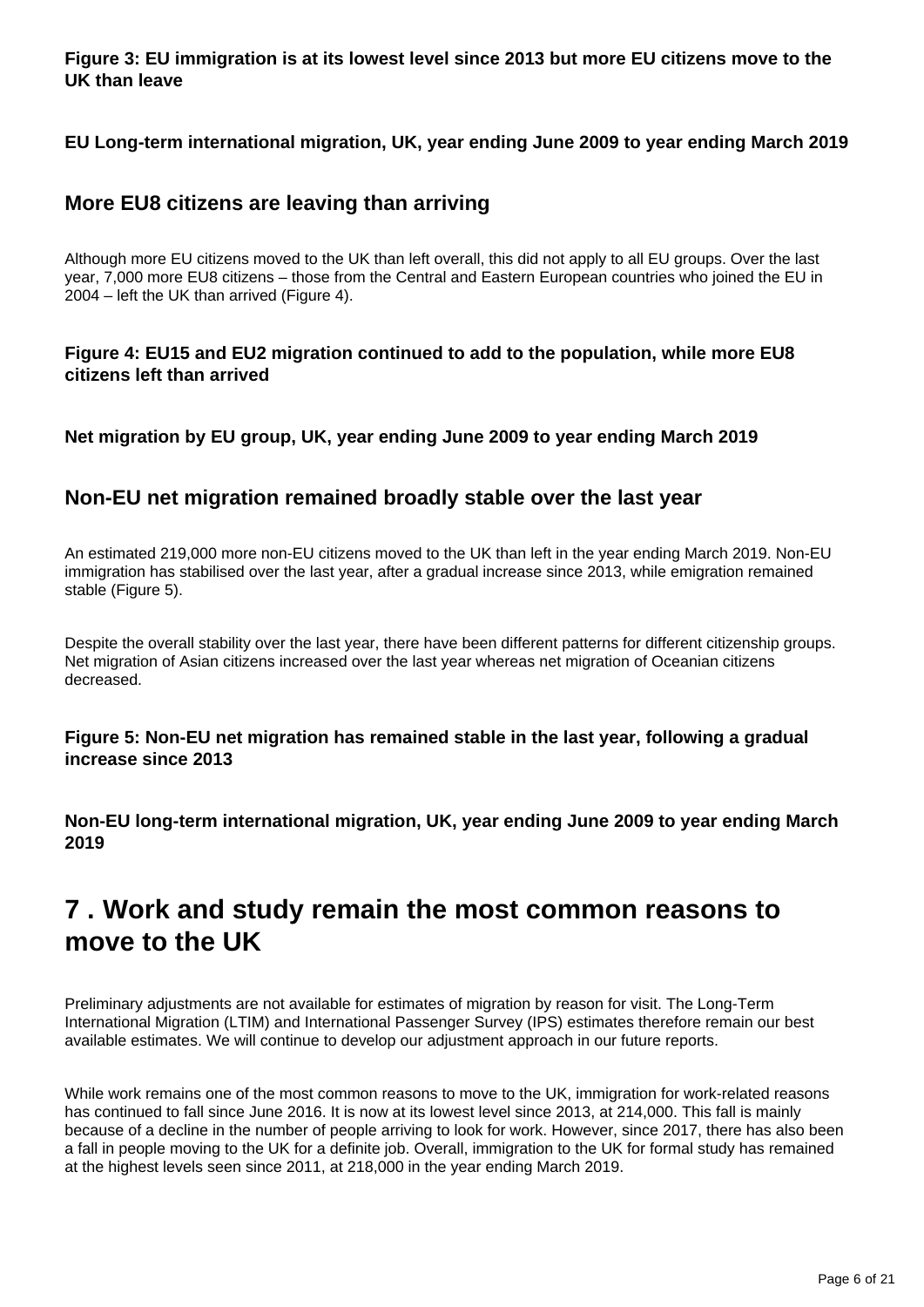Following a five-year period when work was the main reason that people moved to the UK, immigration for work and study are now at similar levels. Although not significantly higher, study has narrowly overtaken work as the main reason for immigration (Figure 6). However, it is too early to tell whether this is an emerging pattern and we will continue to monitor the long-term trend.

### **Figure 6: Total immigration for work continued to decrease whereas immigration for study remained high**

### **Long-term immigration trends by reason for migration, UK, year ending June 2009 to year ending March 2019**

Figure 6: Total immigration for work continued to declease whereas immigration for study remained high

Long-term immigration trends by reason for migration, UK, year ending June 2009 to year ending March 2019



#### **Source: Office for National Statistics – Long-Term International Migration**

#### **Notes:**

- 1. "Accompany/join", "Other" and "No Reason Stated" are not included in this chart.
- 2. Confidence intervals are not shown in the chart, but they are available in the accompanying dataset.
- 3. YE equals year ending.

### **Immigration for work has fallen but remains the main reason for EU citizens moving to the UK**

The overall fall in work-related immigration can largely be accounted for by a decrease in EU citizens moving to the UK for work since the year ending June 2016. This fall in work-related immigration was seen among all EU groups (EU2, EU8, EU15).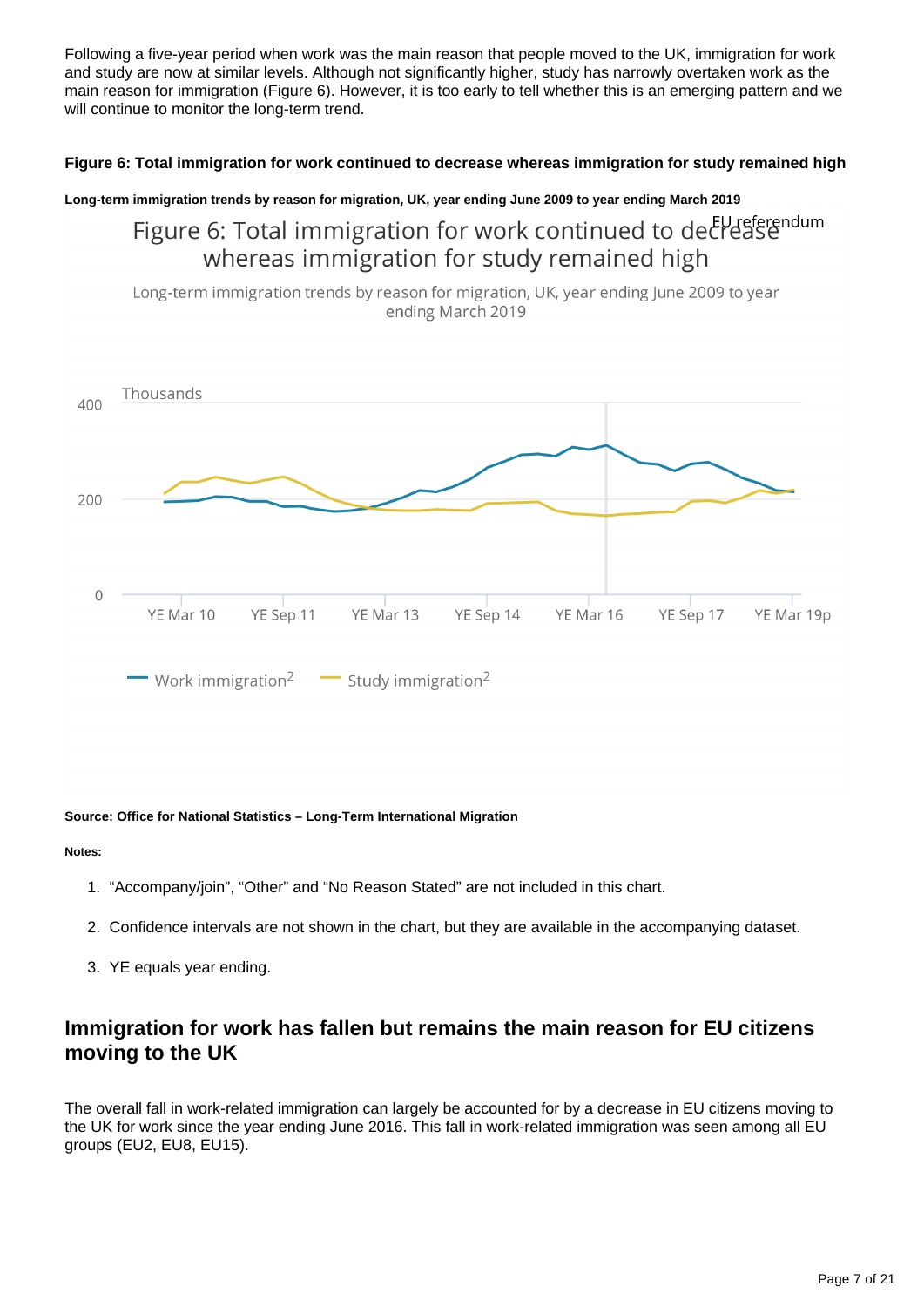In the year ending March 2019, the number of EU citizens arriving for work fell to 92,000, which is less than half the level it was at its peak (190,000) in the year ending June 2016. The latest levels are similar to those seen in 2012.

[Not all data sources are directly comparable](https://www.ons.gov.uk/peoplepopulationandcommunity/populationandmigration/internationalmigration/articles/comparingsourcesofinternationalmigrationstatistics/december2016). Users should be aware of this before drawing conclusions.

Foreign citizens require a National Insurance number (NINo) to work in the UK, and NINo registration data can be used to provide another view of work-related immigration. Following a recent peak in 2015, the total number of EU NINo registrations have been falling, in line with the fall seen in the International Passenger Survey (IPS) data. For EU citizens, there were 448,000 NINo registrations in the year ending June 2019 (Figure 7). It is important to remember that NINo registrations data are for all NINo registrations regardless of length of stay or date of arrival. They will therefore include a large number of short-term migrants and people who may have been in the country for a while before registering.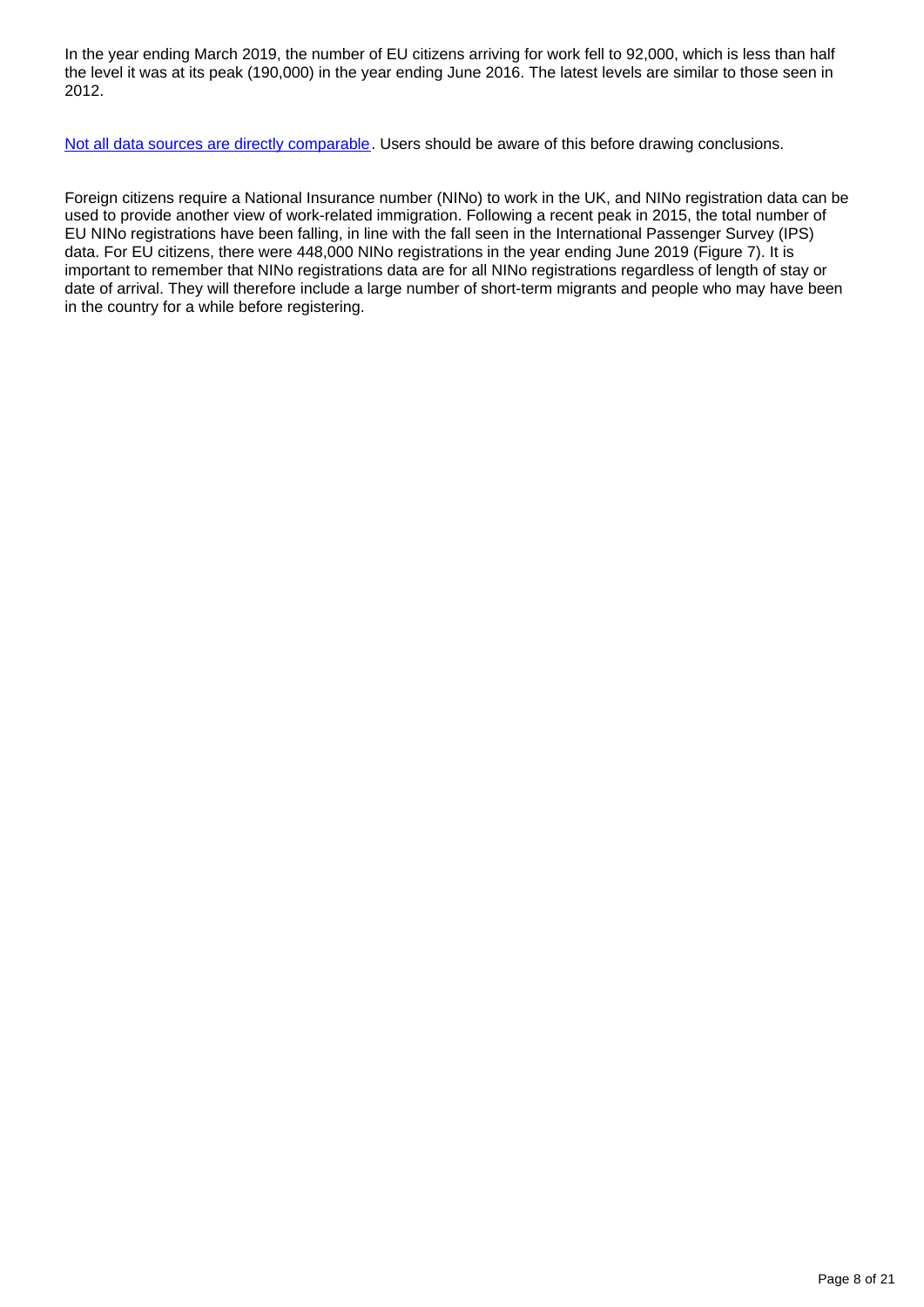## **EU work-related long-term immigration trends by data source, UK, year ending June 2009 to year ending March 2019** Figure 7: EU immigration to the UK for work continued to falldum

EU work-related long-term immigration trends by data source, UK, year ending June 2009 to year ending March 2019



**Source: Office for National Statistics – International Passenger Survey, Department for Work and Pensions – National Insurance number registrations to adult overseas nationals**

#### **Notes:**

- 1. NINo registrations are for all NINo registrations regardless of length of stay or date of arrival, so they will include short-term migrants and people who may have been in the country for a while before registering.
- 2. There was a change to the process of recording NINos during Quarter 2 (Apr to June) 2014 that meant that the volume of NINo registrations recorded was lower in that quarter and then higher in Quarter 3 (July to Sep) 2014 than would otherwise be the case. Comparisons of NINo registrations over time between these periods should be viewed with caution.
- 3. Confidence intervals for the IPS-based estimates are not shown in the chart, but they are available in the accompanying dataset.
- 4. YE equals year ending.

### **Non-EU immigration for work has remained stable**

Overall, non-EU immigration for work has remained stable since late 2017, but there have been different patterns for those arriving with a definite job than those coming to the UK looking for work.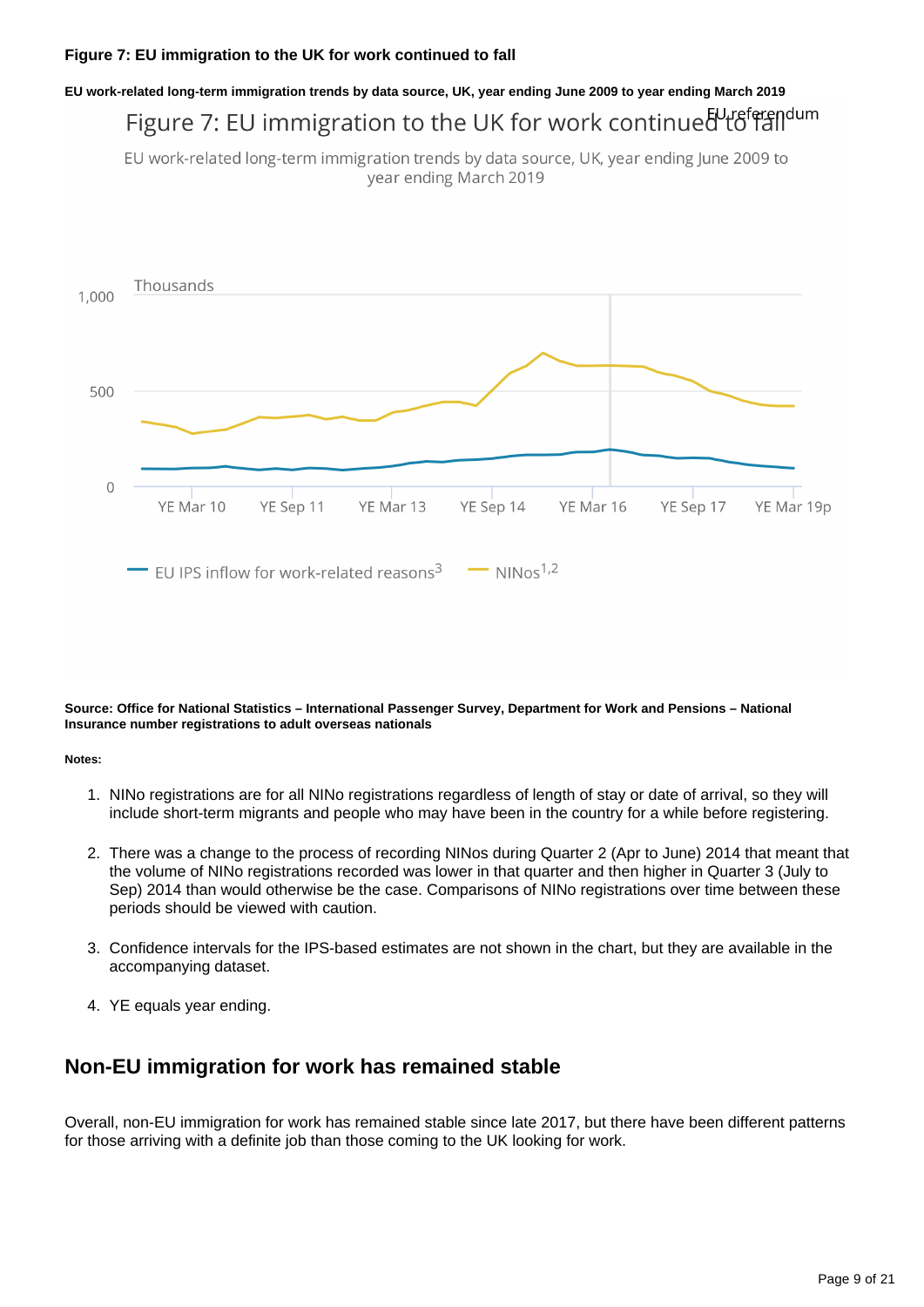The number of non-EU citizens arriving to look for a job has fallen to 9,000 in the year ending March 2019, compared with 23,000 in the previous year. This was driven mainly by a decline in Oceanian immigration to look for work. We will continue to monitor this trend in Oceanian immigration, using Home Office data when they become available.

Meanwhile, the number of non-EU citizens arriving for a definite job has increased since 2013 to its highest level since 2006, at 73,000 in year ending March 2019. This has been driven by an increase in Asian citizens arriving for a definite job – the number has more than doubled since the year ending March 2017, to 53,000.

This increase has been seen in all of the available sources (Figure 8). Home Office data for all work-related visas (including short-term or temporary work) shows that the number of non-EEA nationals coming to the UK for work has continued to increase, with the number of work visas granted in the year ending June 2019 at its highest level since the year ending March 2009. There were particular increases in those granted Skilled (Tier 2) work visas (accounting for 59% of total work visas), which increased by 13% to 108,890 in the latest year, following relatively stable levels between 2015 and 2018.

In the year ending June 2019, there were 256,000 National Insurance number (NINo) registrations from non-EU nationals, an increase of 32% on the previous year.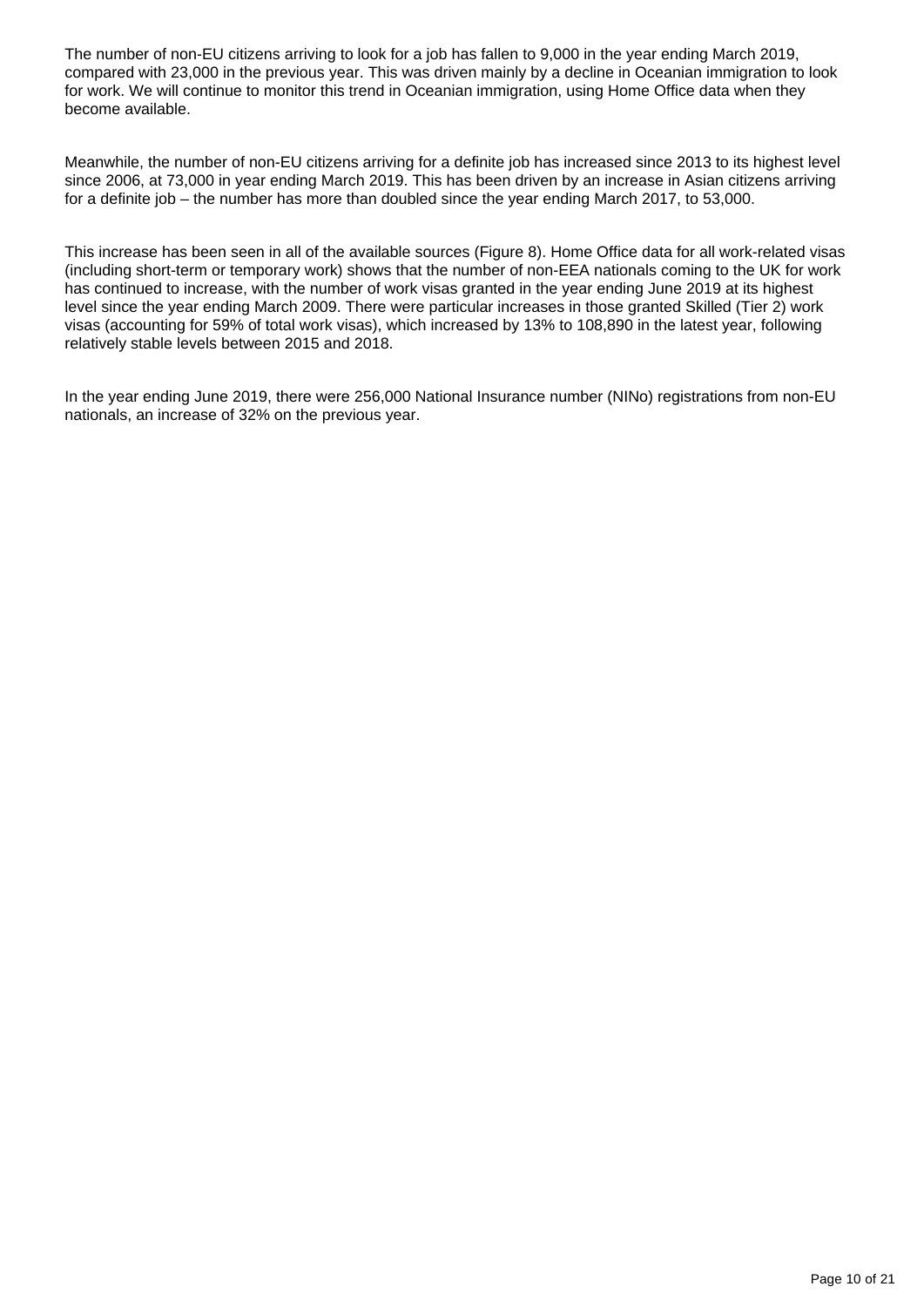#### **Figure 8: Non-EU citizens moving to the UK to work remained stable in recent years**

#### **Non-EU work-related immigration trends by data source, UK, year ending June 2009 to year ending March 2019**

## Figure 8: Non-EU citizens moving to the UK to work remained stable in recent years

Non-EU work-related immigration trends by data source, UK, year ending June 2009 to year ending March 2019



**Source: Office for National Statistics – International Passenger Survey, Home Office – long-term work visas, Department for Work and Pensions – National Insurance number registrations to adult overseas**

#### **Notes:**

- 1. Confidence intervals for the IPS-based estimates are not shown in the chart, but are available in the accompanying dataset.
- 2. Visa data are Home Office entry clearance work visas granted for 12 months or more for main applicants only.
- 3. NINo registrations are for all NINo registrations regardless of length of stay or date of arrival, so they will include short-term migrants and people who may have been in the country for a while before registering.
- 4. There was a change to the process of recording NINos during Quarter 2 (Apr to June) 2014 that meant that the volume of NINo registrations recorded was lower in that quarter and then higher in Quarter 3 (July to Sep) 2014 than would otherwise be the case. Comparisons of NINo registrations over time between these periods should be viewed with caution.
- 5. YE equals year ending.

### **EU and non-EU nationals working in the UK labour market**

The Office for National Statistics (ONS) produces [estimates of the labour market activity of the resident](https://www.ons.gov.uk/employmentandlabourmarket/peopleinwork/employmentandemployeetypes/articles/ukandnonukpeopleinthelabourmarket/latest)  [population in the UK by nationality and country of birth.](https://www.ons.gov.uk/employmentandlabourmarket/peopleinwork/employmentandemployeetypes/articles/ukandnonukpeopleinthelabourmarket/latest)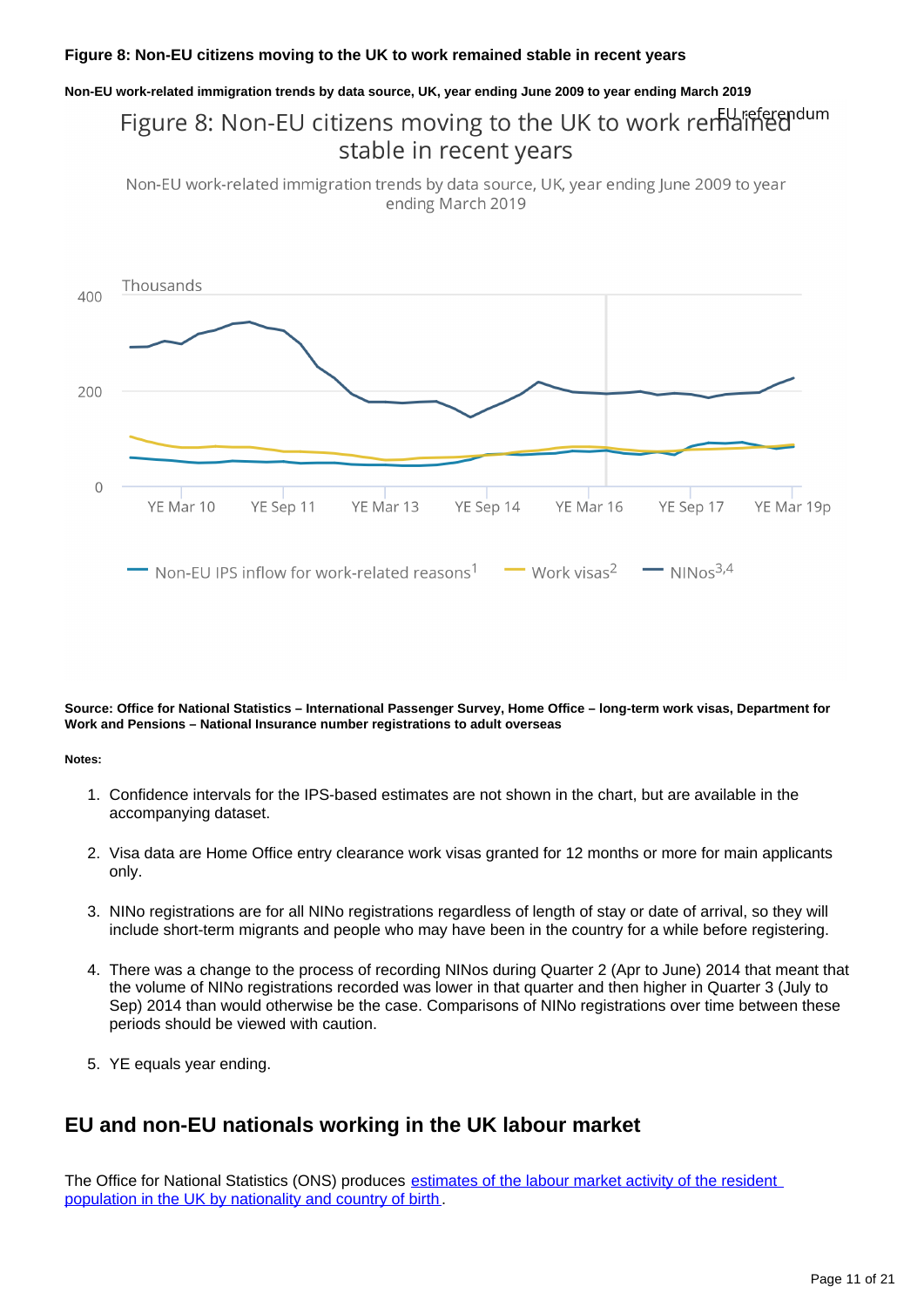The number of migrants working in the UK is not a measure of how many people migrate to work. Our latest report into the [coherence of migration data sources](https://www.ons.gov.uk/peoplepopulationandcommunity/populationandmigration/internationalmigration/articles/understandingdifferentmigrationdatasources/augustprogressreport) discusses the differences in what survey sources tell us about migration flows. The Long-Term International Migration (LTIM) and International Passenger Survey (IPS) estimates are our best available estimates of migration flows for work-related reasons. We will continue to develop our adjustment approach in our future reports.

For the period April to June 2019, the latest estimates from the Labour Force Survey (LFS) show that there were:

- an estimated 2.37 million EU nationals working in the UK, 99,000 more than a year earlier
- an estimated 1.29 million non-EU nationals working in the UK, 34,000 more than a year earlier

Looking over the longer time series, since 2009, the number of EU nationals working in the UK has generally increased, while the number of non-EU nationals working in the UK has remained broadly stable.

This is broadly comparable with long-term immigration in the IPS where we are continuing to see both EU and non-EU citizens arrive in the UK for work-related reasons.

### **Immigration for study remains high and is the main reason for non-EU citizens moving to the UK**

In the year ending March 2019, the International Passenger Survey (IPS) estimated 218,000 people arrived in the UK intending to stay for a year or more for formal study, remaining among the highest levels recorded since 2011. Over the last year, there has been an increase in non-EU immigration for study, particularly from Asian citizens.

Home Office data for non-EEA nationals show the number of Sponsored Study (Tier 4) visas granted was at its highest level since 2011. The majority (85%) of sponsored study visa applications in the year ending June 2019 were to study at higher education (university) institutions, and the number of non-EEA nationals arriving at universities was the highest level on record. Home Office data shows that the largest number of these students are from China (107,622 or 43% of the total non-EEA sponsored students in the year ending June 2019).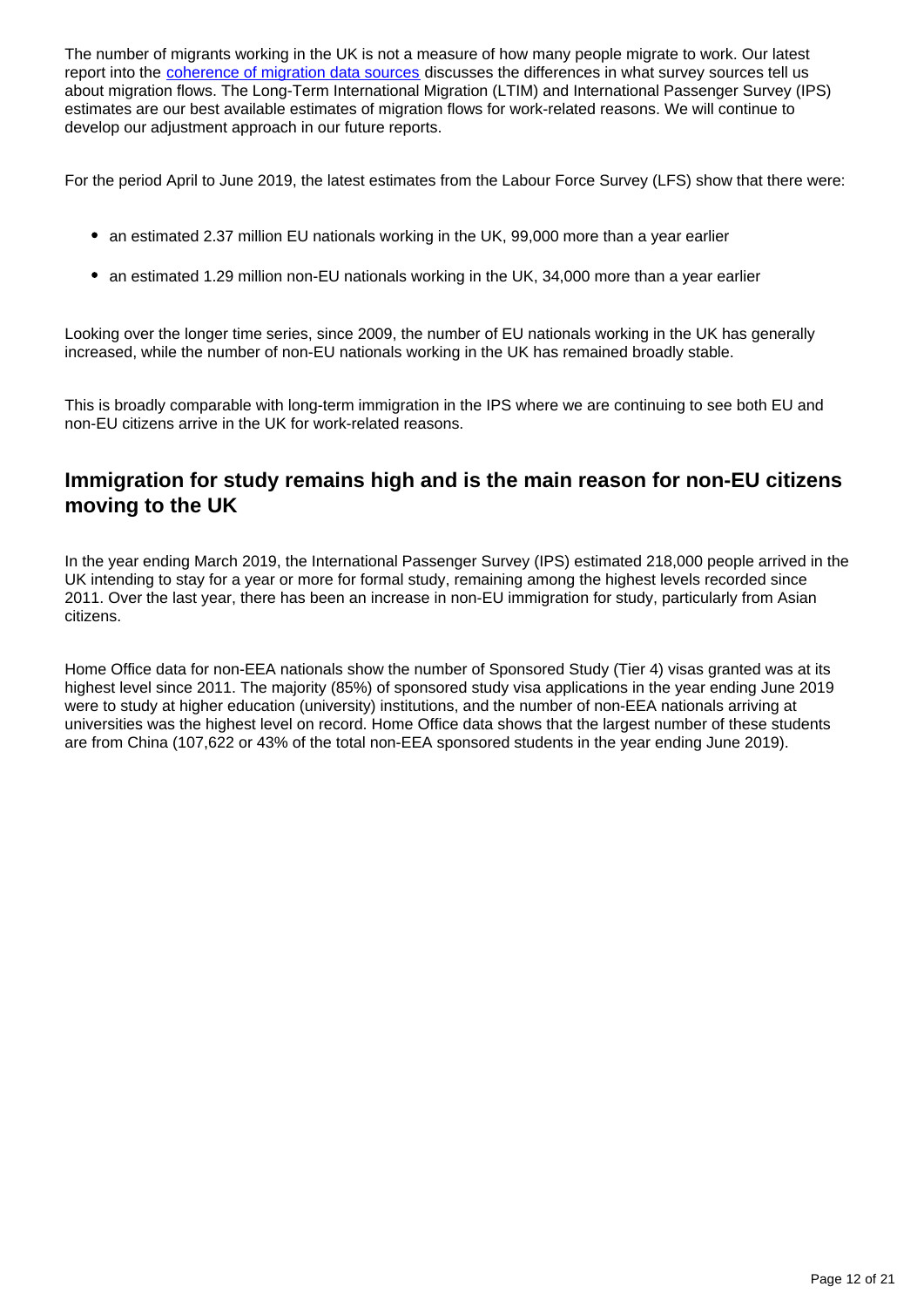### **Figure 9: Non-EU student immigration has risen in the last year after remaining broadly stable from 2013 to 2017**

#### **Non-EU long-term student immigration trends by data source, UK, year ending June 2009 to year ending March 2019**

## Figure 9: Non-EU student immigration has risen in the last year after remaining broadly stable from 2013 to 2017

Non-EU long-term student immigration trends by data source, UK, year ending June 2009 to year ending March 2019



**Source: Office for National Statistics - International Passenger Survey, Home Office - long-term study (Tier 4) visas, Higher Education Statistics Agency - first year student enrolments (England and Wales only)**

#### **Notes:**

- 1. Confidence intervals for the IPS-based estimates are not shown in the chart, but they are available in the accompanying dataset.
- 2. Visa data are Home Office Sponsored Study (Tier 4) visas granted for 12 months or more for main applicants only.
- 3. Student enrolment data are for 12 months or more and are ONS analysis of HESA first-year student records. The data are for student enrolments for courses starting in the academic year from August to July, by length of study and domicile. HESA data are from higher education institutions in England and Wales only. We present these data compared with the equivalent year ending September.
- 4. HESA data are annual point estimates, and the line illustrates the trend between those points.
- 5. YE equals year ending.

[Not all data sources are directly comparable](https://www.ons.gov.uk/peoplepopulationandcommunity/populationandmigration/internationalmigration/articles/comparingsourcesofinternationalmigrationstatistics/december2016). Users should be aware of this before drawing conclusions.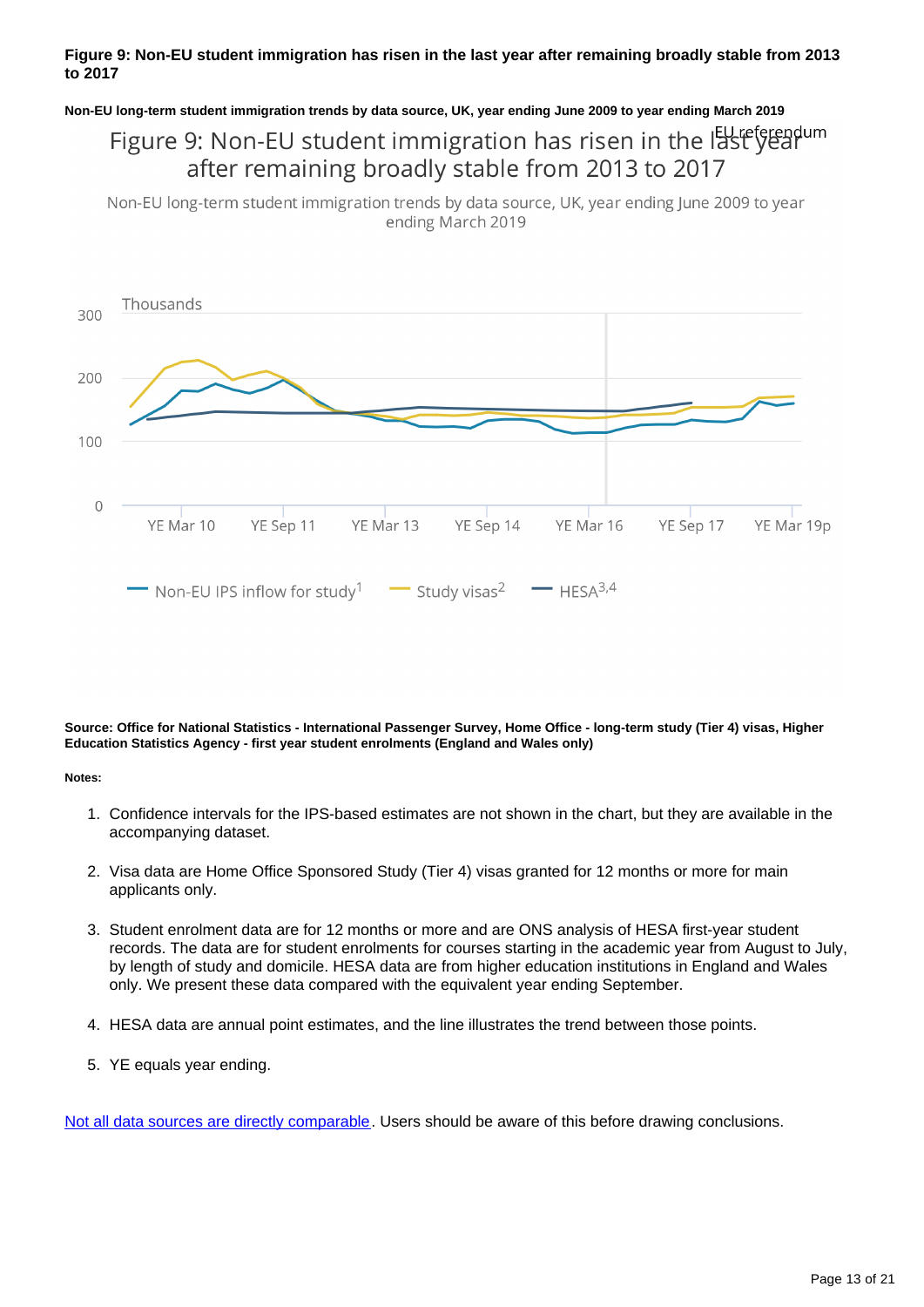## **The UK granted asylum, alternative forms of leave, or resettlement to 18,519 people in the year ending June 2019**

Home Office data show that the total number of people granted protection comprised:

- 10,555 grants of asylum (up 61%)
- 1,126 grants of Humanitarian Protection (up 31%)
- 1,147 grants of an alternative form of leave (down 3%)
- 5,691 people provided protection under resettlement schemes (similar to the previous year)

Overall, the number of people granted protection in the UK over a one-year period was the highest since the year ending September 2003.

## <span id="page-13-0"></span>**8 . Migration data released today**

Publications released on the same day that are related to this report include:

### [Provisional Long-Term International Migration \(LTIM\) estimates](https://www.ons.gov.uk/peoplepopulationandcommunity/populationandmigration/internationalmigration/datasets/migrationstatisticsquarterlyreportprovisionallongterminternationalmigrationltimestimates)

Dataset | Released 22 August 2019

Estimates with confidence intervals for the year ending March 2019 are available. These include data on:

- immigration, emigration and net migration by citizenship over time in Table 1 and Chart 1TS
- immigration and emigration by reason for migration in Table 2 and Charts 2a and 2b
- immigration and emigration by reason for migration and citizenship in Table 3 and Charts 3a and 3b

Preliminary adjusted estimates are not available in this dataset for this quarter. We will be working to add the preliminary adjusted estimates in future releases of the dataset.

[International Passenger Survey \(IPS\), estimates by individual quarter](https://www.ons.gov.uk/peoplepopulationandcommunity/populationandmigration/internationalmigration/datasets/estimatesoflongterminternationalmigrationbyquarterderivedfromtheinternationalpassengersurvey)

Dataset | Released 22 August 2019

Estimates of international migration, by individual quarter, up to Q1 2019. These quarterly estimates can be derived from the IPS but are not fully processed survey data and as such are not official statistics – for more information regarding this decision, see International Migration – terms, definitions and frequently asked [questions \(Section 10\)](https://www.ons.gov.uk/peoplepopulationandcommunity/populationandmigration/internationalmigration/methodologies/longterminternationalmigrationfrequentlyaskedquestionsandbackgroundnotes#why-have-the-individual-quarter-estimates-been-labelled-as-not-official-statistics).

Estimates by quarter are not as robust as our estimates for rolling years and are not official statistics. This is because of the the small sample sizes involved and because the complete methodology applied to our estimates for full years cannot be applied to our estimates for individual quarters. Users should be cautious with any interpretation of individual quarter estimates, especially where the corresponding confidence interval is large in comparison with the estimate.

Given the seasonal nature of international migration, where these data are used, we advise users to only compare the individual quarter data with the same quarter in the previous years. However, given the limitations with quality, methodology and coverage, we recommend using the estimates for [rolling years](https://www.ons.gov.uk/peoplepopulationandcommunity/populationandmigration/internationalmigration/datasets/migrationstatisticsquarterlyreportprovisionallongterminternationalmigrationltimestimates) over the individual quarter data.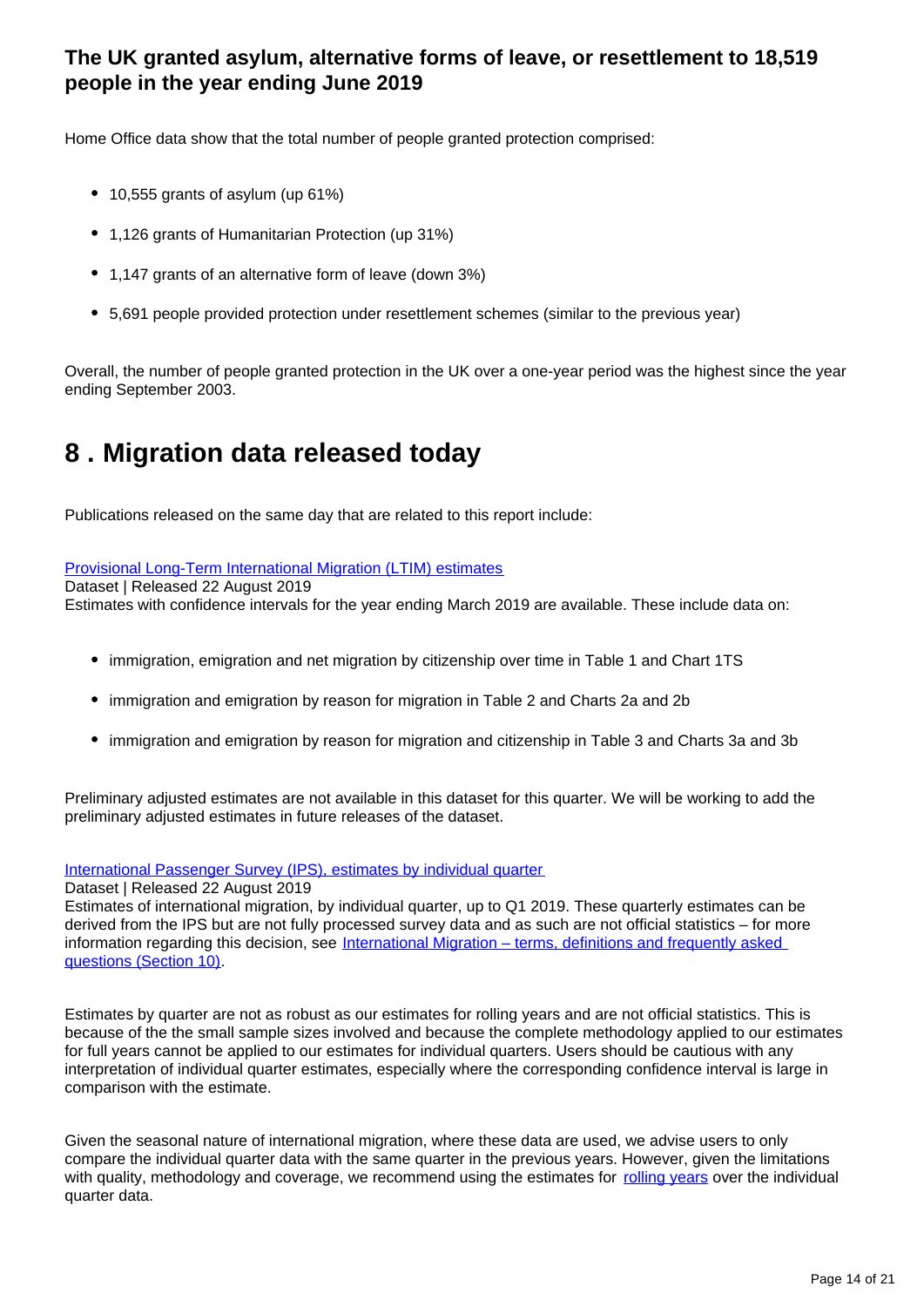[Home Office Immigration Statistics, year ending June 2019](https://www.gov.uk/government/statistics/immigration-statistics-year-ending-june-2019)

Release | Released 22 August 2019

Includes both short- and long-term visas (including dependents) for non-EEA nationals and is available for year ending June 2019. The release includes more detailed statistics by visa category, citizenship and industry sector. The release also includes data on citizenship, asylum and resettlement, detention, and returns.

[EU Settlement Scheme, quarterly statistical publication, June 2019](https://www.gov.uk/government/statistics/eu-settlement-scheme-quarterly-statistics-june-2019)

Release | Released on 22 August 2019 This report provides detailed statistics on applications made to the EU Settlement Scheme from 28 August 2018 to 30 June 2019, and applications concluded during the same time period.

[Fourth report on statistics being collected under the exit checks programme](https://www.gov.uk/government/statistics/fourth-report-on-statistics-being-collected-under-the-exit-checks-programme)

Release | Released on 22 August 2019 The fourth report on the data collected on travellers departing and arriving in the UK.

[National Insurance number allocations to adult overseas nationals: January 2002 to June 2019](https://www.gov.uk/government/collections/national-insurance-number-allocations-to-adult-overseas-nationals-entering-the-uk) Release | Released 22 August 2019

Includes both short- and long-term migrants for the year ending June 2019. The summary tables provide more detail by nationality and location of registrations in the UK.

Differences between the data sources are described in [Comparing sources of international migration statistics](https://www.ons.gov.uk/peoplepopulationandcommunity/populationandmigration/internationalmigration/articles/comparingsourcesofinternationalmigrationstatistics/december2016).

## <span id="page-14-0"></span>**9 . Glossary**

## **Long-term international migrant**

The Office for National Statistics's (ONS's) migration statistics use the UN-recommended definition of a long-term [international migrant](http://data.un.org/Glossary.aspx?q=long-term%20migrant): "A person who moves to a country other than that of his or her usual residence for a period of at least a year (12 months), so that the country of destination effectively becomes his or her new country of usual residence."

## **EU citizenship groups**

EU estimates exclude British citizens. The following EU citizenship groups are used:

- EU15: citizens of countries who were EU members prior to 2004, for example, France, Germany and Spain
- EU8: citizens of Central and Eastern European countries that joined the EU in 2004, for example, Poland
- EU2: citizens of Bulgaria and Romania, which became EU members in 2007. Between 2007 and 2013, these countries were subject to transitional controls restricting their access to the UK labour market. These restrictions were lifted on 1 January 2014

Home Office visa data are for non-EEA citizens. Non-EEA refers to citizens of countries outside the EU and excludes Iceland, Liechtenstein, Norway and Switzerland.

## **Work-related migration**

In the International Passenger Survey (IPS), "Work-related" migration includes those people who migrate with a "Definite job" to go to already and those who migrate "Looking for work".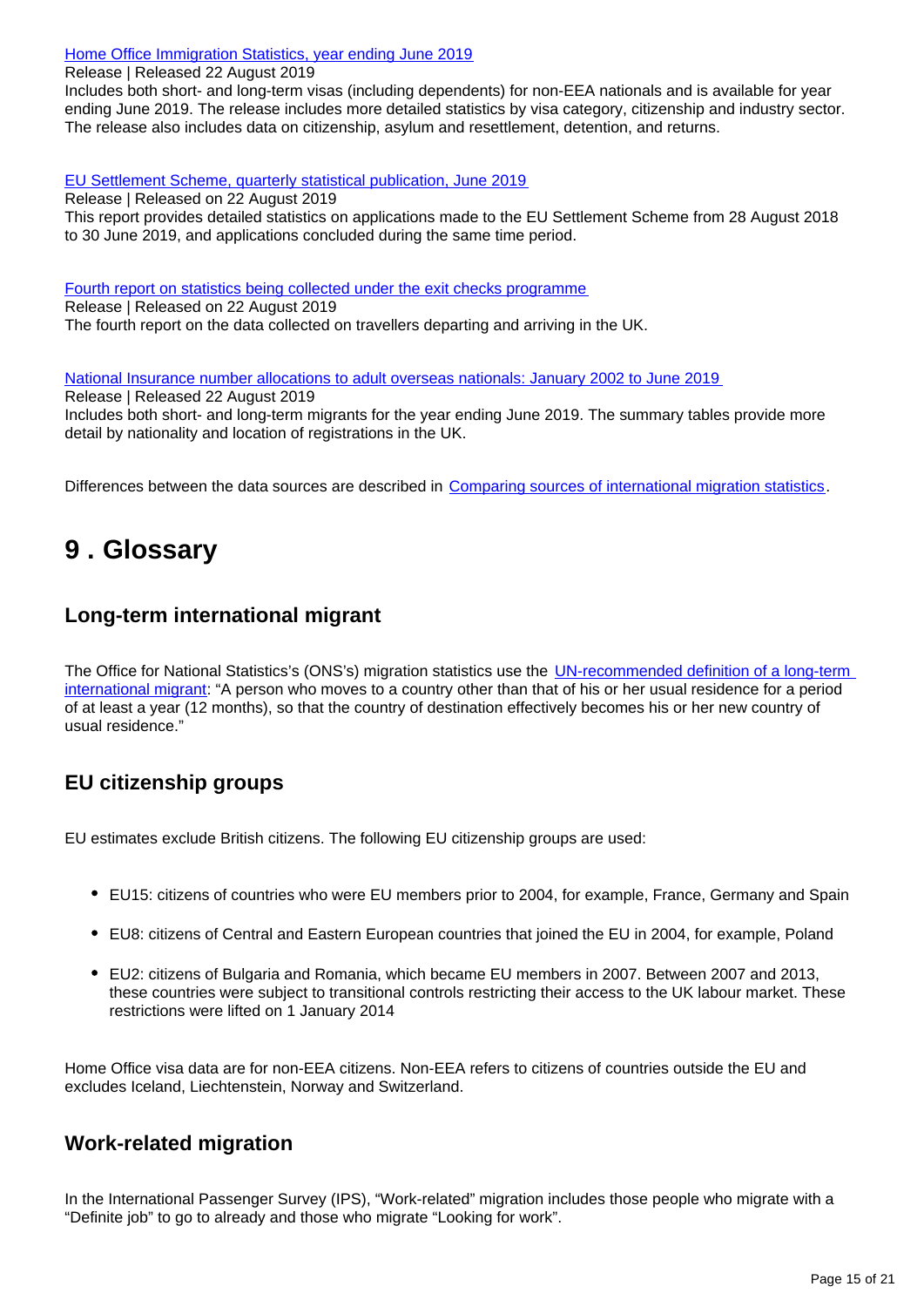Full details of the terms and definitions used by the Office for National Statistics (ONS) can be found in the [International migration – terms, definitions and frequently asked questions](https://www.ons.gov.uk/peoplepopulationandcommunity/populationandmigration/internationalmigration/methodologies/longterminternationalmigrationfrequentlyaskedquestionsandbackgroundnotes).

## <span id="page-15-0"></span>**10 . Migration data sources**

The sources of data included in this release are not directly comparable. Differences between the data sources are described in [Comparing sources of international migration statistics.](https://www.ons.gov.uk/peoplepopulationandcommunity/populationandmigration/internationalmigration/articles/comparingsourcesofinternationalmigrationstatistics/december2016)

However, taken together, the different sources of data provide a better indication of trends than any single source alone. This approach is explained in the [Report on international migration data sources: July 2018](https://www.ons.gov.uk/peoplepopulationandcommunity/populationandmigration/internationalmigration/articles/reportonthecomplexityandqualityofinternationalmigrationstatistics/july2018) and the [coherence report](https://www.ons.gov.uk/peoplepopulationandcommunity/populationandmigration/internationalmigration/articles/understandingdifferentmigrationdatasources/augustprogressreport), which set out our latest understanding of the quality of International Passenger Survey (IPS) migration estimates.

### **Office for National Statistics long-term international migration estimates**

The main data source for estimates of long-term international migration is the International Passenger Survey (IPS), which captures migrant intentions. The Office for National Statistics (ONS) publishes two types of estimates for long-term international migration: the International Passenger Survey (IPS) and Long-Term International Migration (LTIM) estimates.

LTIM estimates are based on IPS data, but with the following adjustments:

- migrants not included in the IPS survey, such as asylum seekers and refugees, and migrants entering or leaving the UK across the un-surveyed land border with the Republic of Ireland
- migrants changing their intentions with regard to length of stay

It is only possible to perform the LTIM adjustments described here for estimates by a single characteristic such as citizenship or reason for migration. Where estimates involve more than one characteristic, such as estimates by citizenship and reason for migration, IPS estimates are published that are based solely on the IPS data.

The [Migration statistics first time user guide](https://www.ons.gov.uk/peoplepopulationandcommunity/populationandmigration/internationalmigration/methodologies/migrationstatisticsfirsttimeuserguideglossaryandlistofproducts) describes these data and the [Long-Term International Migration](https://www.ons.gov.uk/peoplepopulationandcommunity/populationandmigration/internationalmigration/methodologies/longterminternationalmigrationestimatesmethodology)  [estimates methodology](https://www.ons.gov.uk/peoplepopulationandcommunity/populationandmigration/internationalmigration/methodologies/longterminternationalmigrationestimatesmethodology) details the method used to calculate LTIM.

For more detailed information on our migration statistics methodology, please see [International migration](https://www.ons.gov.uk/peoplepopulationandcommunity/populationandmigration/internationalmigration/methodologies/internationalmigrationmethodology)  [methodology.](https://www.ons.gov.uk/peoplepopulationandcommunity/populationandmigration/internationalmigration/methodologies/internationalmigrationmethodology)

### **ONS labour market estimates**

The Office for National Statistics (ONS) produces estimates of the labour market activity of the resident [population in the UK by nationality and country of birth](https://www.ons.gov.uk/employmentandlabourmarket/peopleinwork/employmentandemployeetypes/articles/ukandnonukpeopleinthelabourmarket/latest) from the Labour Force Survey (LFS). Statistical significance testing is not available for the labour market EU and non-EU breakdowns.

A number of differences have been identified when making comparisons between migration data from the Annual Population Survey (APS), LFS and International Passenger Survey (IPS). On 21 August 2019, we published a [report](https://www.ons.gov.uk/peoplepopulationandcommunity/populationandmigration/internationalmigration/articles/understandingdifferentmigrationdatasources/augustprogressreport) outlining the findings from research into differences between these survey sources.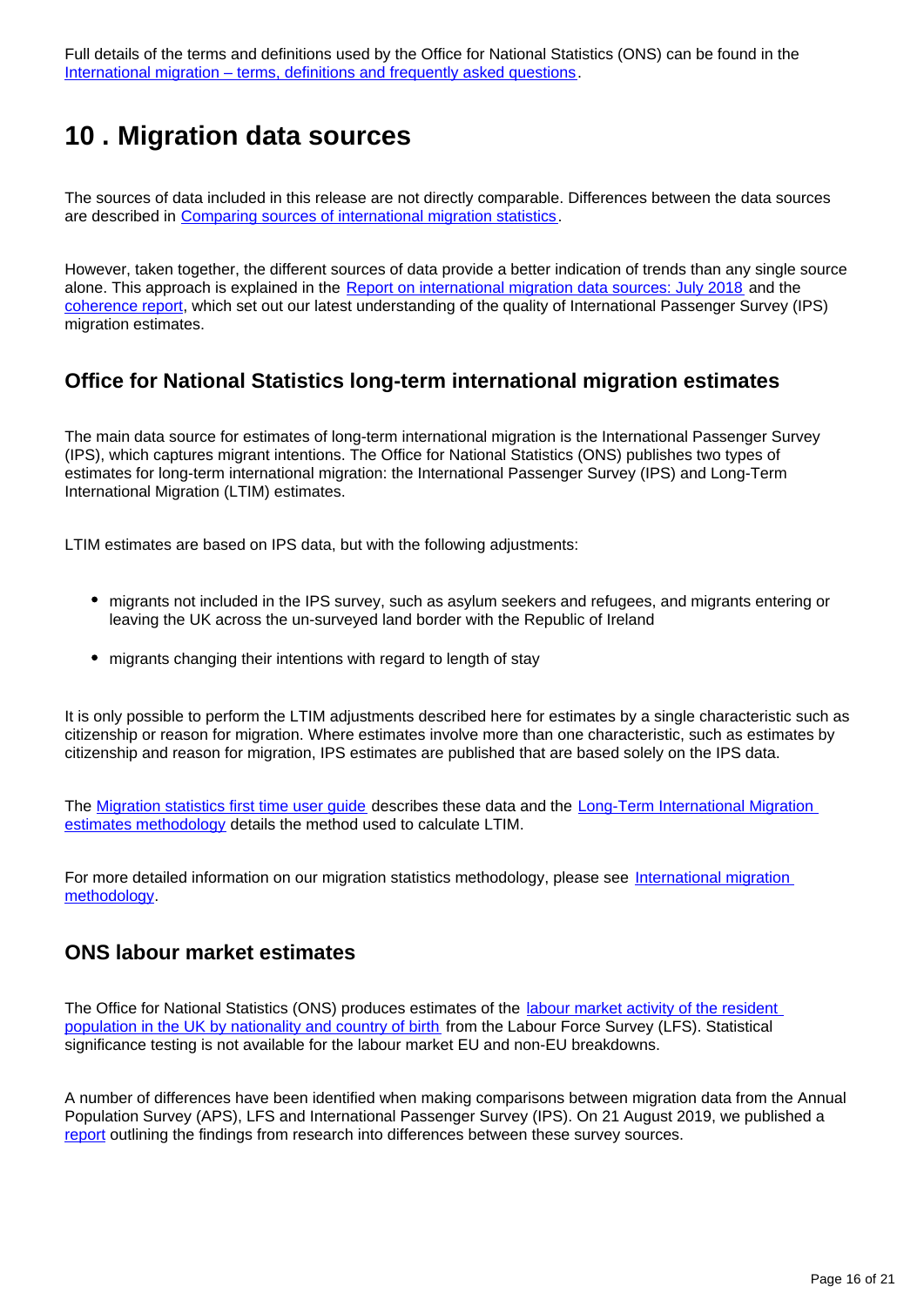## **Home Office data**

Home Office immigration statistics provide the numbers of people who are covered by the UK's immigration control and related processes, based on a range of administrative and other data sources. Where direct comparisons are made to the International Passenger Survey (IPS) data, Home Office visa data are for main applicants only and for long-term visas (one year or more). The [Home Office immigration statistics: user guide](https://www.gov.uk/government/publications/user-guide-to-home-office-immigration-statistics--9) provides more detail.

## **Department for Work and Pensions data**

The Department for Work and Pensions (DWP) National Insurance number (NINo) statistics count the volume of NINos registered to adult non-UK nationals. Further information, including detail on data sources, uses and limitations of the series, is provided in the [background information.](https://www.gov.uk/government/statistics/nino-allocations-to-adult-overseas-nationals-entering-the-uk-background-information)

## **Population and migration statistics tranformation**

The Government Statistical Service population and migration statistics transformation programme is working [towards putting administrative data at the core of international migration statistics](https://www.ons.gov.uk/peoplepopulationandcommunity/populationandmigration/internationalmigration/articles/migrationstatisticstransformationupdate/2018-05-24). The transformation overview [report](https://www.ons.gov.uk/peoplepopulationandcommunity/populationandmigration/internationalmigration/articles/transformationofthepopulationandmigrationstatisticssystemoverview/2019-06-21) provides the latest update on the transformation journey.

## <span id="page-16-0"></span>**11 . Strengths and limitations of the ONS international migration data**

The International Passenger Survey (IPS) and the Long-Term International Migration (LTIM) estimates are currently the only sources of data to provide both long-term immigration and emigration and so net migration estimates for the UK.

The IPS is a sample survey and as such provides estimates. When the estimates are broken down beyond the headline figures, they are subject to greater levels of uncertainty.

To ensure confidence in our estimates, we review all available data sources to make the best assessment of migration in the UK. For example, Home Office administrative data on non-EU citizens travelling are more detailed and do not have the known possible variability present in estimates made from sample surveys.

## **The accuracy of long-term migration estimates**

Surveys gather information from a sample of people from a population, as it is not possible to ask every person travelling in and out of the country to fill out a survey. This means we have to estimate total changes, which can be affected by the group of people we sample. We use confidence intervals to measure uncertainty around the estimate. Users are advised to be cautious when making inferences from estimates with relatively large confidence intervals.

All of the LTIM and IPS changes over time discussed in the release are statistically significant at the 95% confidence level unless specifically stated otherwise.

The [Migration statistics first time user guide](https://www.ons.gov.uk/peoplepopulationandcommunity/populationandmigration/internationalmigration/methodologies/migrationstatisticsfirsttimeuserguideglossaryandlistofproducts) summarises the reliability of the long-term international migration estimates. For further information on confidence intervals, the accuracy of these statistics, comparing different data sources and the difference between provisional and final figures, please see International migration [methodology](https://www.ons.gov.uk/peoplepopulationandcommunity/populationandmigration/internationalmigration/methodologies/internationalmigrationmethodology) and the [Understanding different migration data sources: August progress report.](https://www.ons.gov.uk/peoplepopulationandcommunity/populationandmigration/internationalmigration/articles/understandingdifferentmigrationdatasources/augustprogressreport)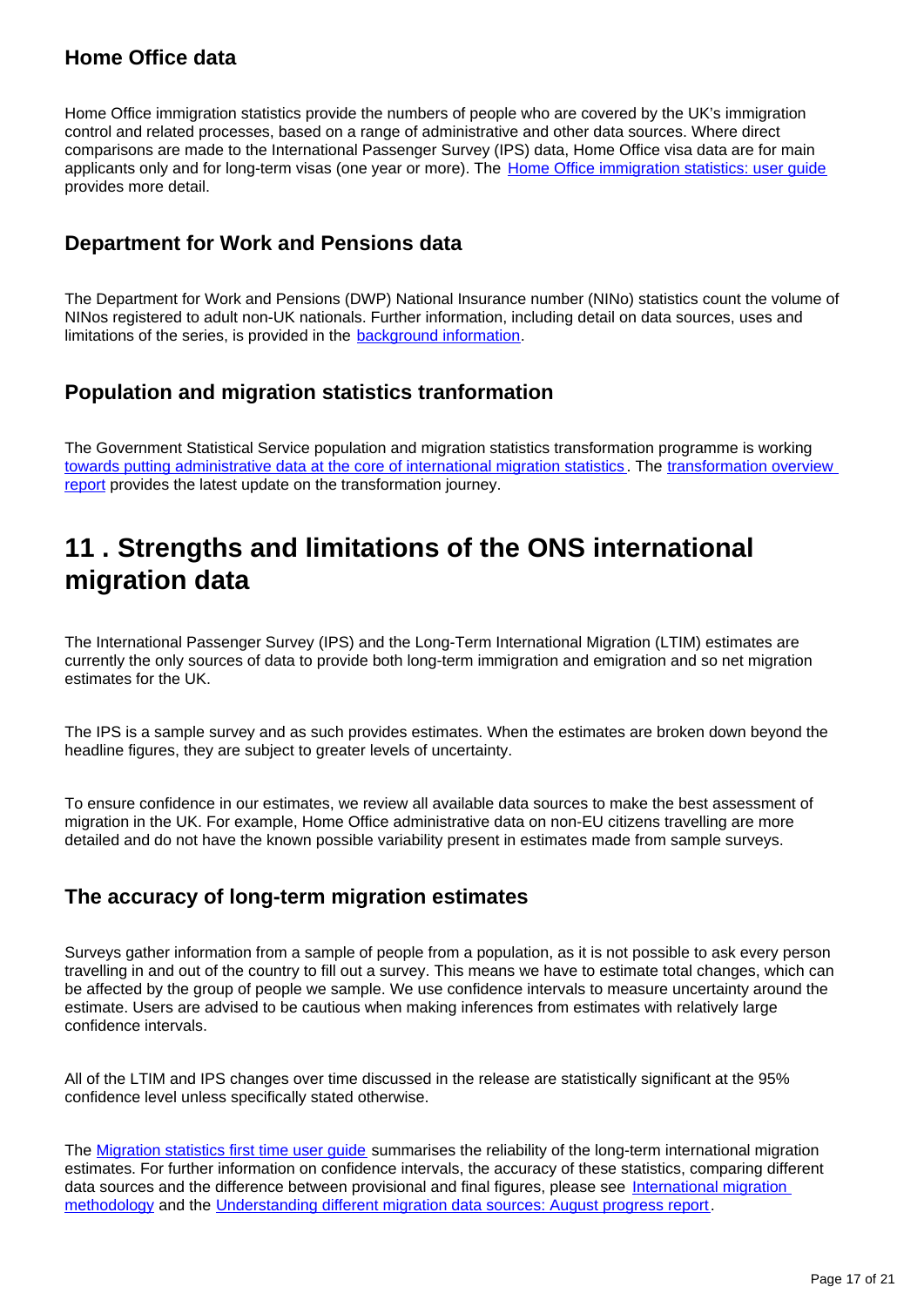## **Preliminary adjustments to LTIM estimates based on all available sources**

To get the best overview of trends in migration, we need to look at all available data sources. To help us address the impact of uncertain intentions for non-EU students at the end of their studies and for EU8 citizens moving to the UK, we have applied preliminary adjustments to our IPS-based estimates based on administrative data from the Home Office and from the Department for Work and Pensions (DWP). These tell us about people's actual behaviour and help provide a fuller assessment of migration patterns.

For EU migration, our preliminary adjustment applies up to March 2016, drawing on the strengths of what DWP data tell us about National Insurance number (NINo) registrations by people born in EU8 countries. From 2016, we have seen some changes to the trends in net migration for EU countries, and so we are reviewing what further data sources can add evidence on which to base an adjustment after this point.

For non-EU migration, our preliminary adjustment applies from 2012 through to the latest quarter. This draws on the strengths of what Home Office data tell us about emigration of non-EU students.

Fuller details on the methods we have used to apply adjustments to the data can be found in the [research report.](https://www.ons.gov.uk/peoplepopulationandcommunity/populationandmigration/internationalmigration/articles/understandingdifferentmigrationdatasources/augustprogressreport)

## **Revisions to the ONS migration estimates**

Revisions to net migration estimates in light of the 2011 Census were made in April 2014. The report, a [summary](http://webarchive.nationalarchives.gov.uk/20160106010424/http:/www.ons.gov.uk/ons/rel/migration1/long-term-international-migration/quality-of-long-term-international-migration-estimates-from-2001-to-2011/index.html) and *guidance* (PDF, 56KB) on how to use these revised figures are available.

Due to an unusual pattern in student migration seen between the year ending September 2016 and the year ending September 2017, revisions were made in February 2019 to LTIM and IPS estimates for non-EU formal study immigration. A [guidance note](https://www.ons.gov.uk/peoplepopulationandcommunity/populationandmigration/internationalmigration/methodologies/guidancenoteforrevisingofficiallongtermnoneustudentmigrationestimatesyearendingseptember2016) has been published to explain the revision. The revision affects estimates for the years ending September 2016, December 2016, March 2017 and June 2017. As non-EU student immigration feeds into overall immigration and net migration estimates, we have also produced revised estimates for these figures.

Revised estimates are highlighted in the [accompanying dataset](https://www.ons.gov.uk/peoplepopulationandcommunity/populationandmigration/internationalmigration/datasets/migrationstatisticsquarterlyreportprovisionallongterminternationalmigrationltimestimates) and presented without confidence intervals as it is not possible to quantify the uncertainty associated with them. The original estimates are available in earlier publications of the accompanying dataset.

## **Imbalance and discontinuity work**

The International Passenger Survey (IPS) has recently transferred outputs from data collected on paper forms to an improved method using tablet computers. Tablet data collection was phased in gradually from September 2017 to April 2018. More [background information about the rollout](https://www.ons.gov.uk/peoplepopulationandcommunity/leisureandtourism/articles/traveltrends2017recentdatacollectionchangesandplannedmethodologicalchanges/2018-07-20) is available.

The new tablets enable us to improve the quality of the IPS data collected. However, discontinuities (that is, step changes in the time series) arising from the introduction of tablet data collection in the IPS are possible. We have worked with academic experts and the Office for National Statistics (ONS) Methodology Team to produce a method for detecting any such discontinuities.

We have continued to monitor the results as more data have become available. Further analysis using a longer series of data is required to determine whether there are any discontinuities, so some caution is still advised in the interpretation of data in this release.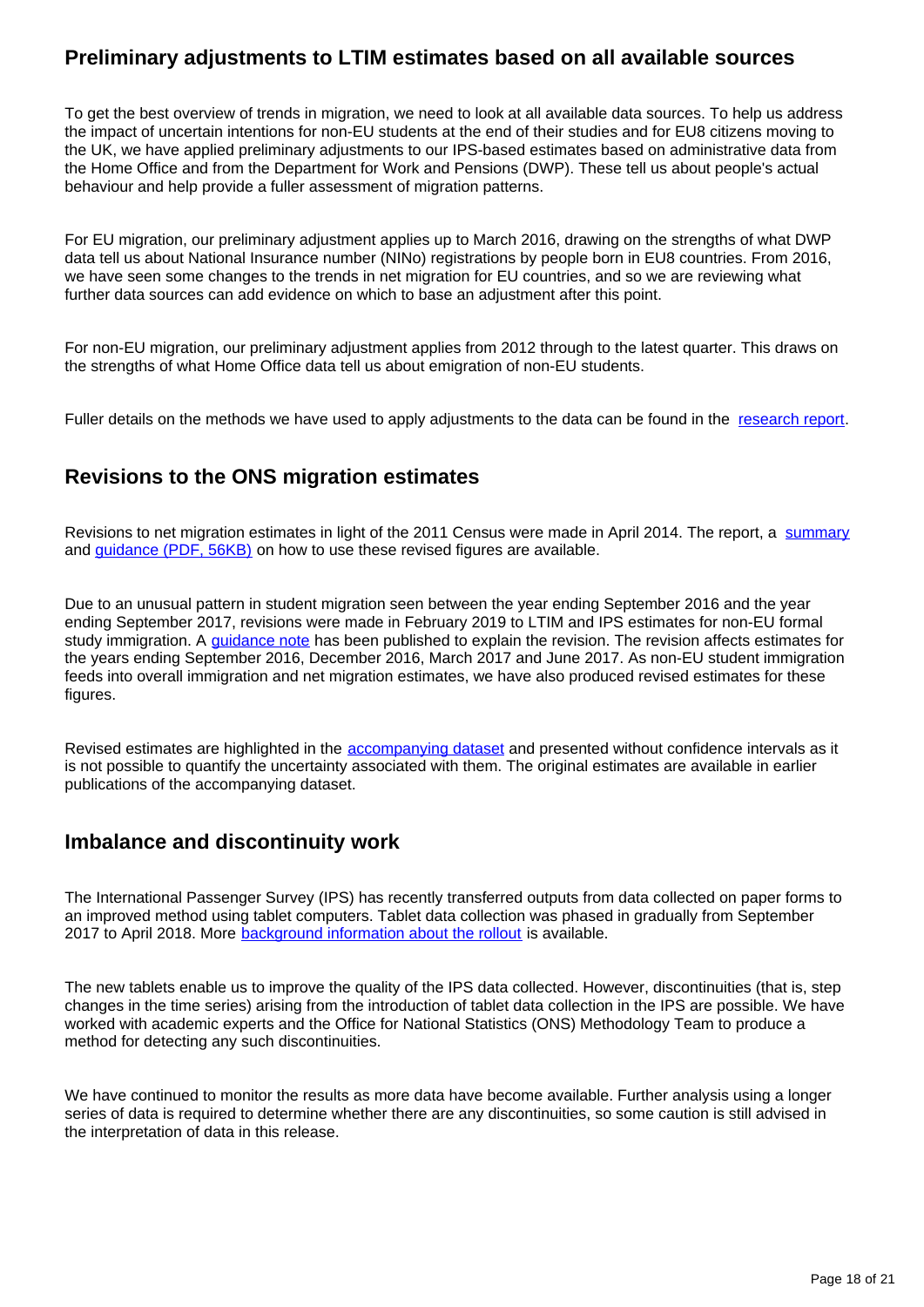Methodological changes are planned to the estimates of international visitors in the IPS. These are weighting adjustments to address concerns about the imbalance (that is, large differences in numbers) in the IPS between the estimates of numbers of visitors arriving and departing, for some nationalities. The new method has been developed in consultation with users and methodological experts. We plan to implement the new method to the overseas travel and tourism statistics next year. A revised back series will also be published at this time. More information about the planned changes will be published as soon as possible.

Please note that while the imbalance work is unlikely to affect long-term migrants in the IPS, we have committed to exploring whether the survey processes that cause the imbalance in international visitor estimates also impact on long-term migration further, as part of ONS Migration Statistics' [workplan](https://www.ons.gov.uk/peoplepopulationandcommunity/populationandmigration/internationalmigration/articles/understandingdifferentmigrationdatasourcesaworkplan/february2019) to understand different migration data sources.

The changes in data collection methods and planned methodological changes were described in the Travel [trends 2017: recent data collection changes and planned methodological changes](https://www.ons.gov.uk/peoplepopulationandcommunity/leisureandtourism/articles/traveltrends2017recentdatacollectionchangesandplannedmethodologicalchanges/2018-07-20) article, in July 2018.

## **Quality and methodology**

The [Long-Term International Migration Quality and Methodology Information](https://www.ons.gov.uk/peoplepopulationandcommunity/populationandmigration/populationestimates/methodologies/longterminternationalmigrationqmi) report contains important information on:

- the strengths and limitations of the data and how it compares with related data
- uses and users of the data
- how the output was created
- the quality of the output including the accuracy of the data

For more detailed information on our migration statistics methodology please see International migration [methodology.](https://www.ons.gov.uk/peoplepopulationandcommunity/populationandmigration/internationalmigration/methodologies/internationalmigrationmethodology)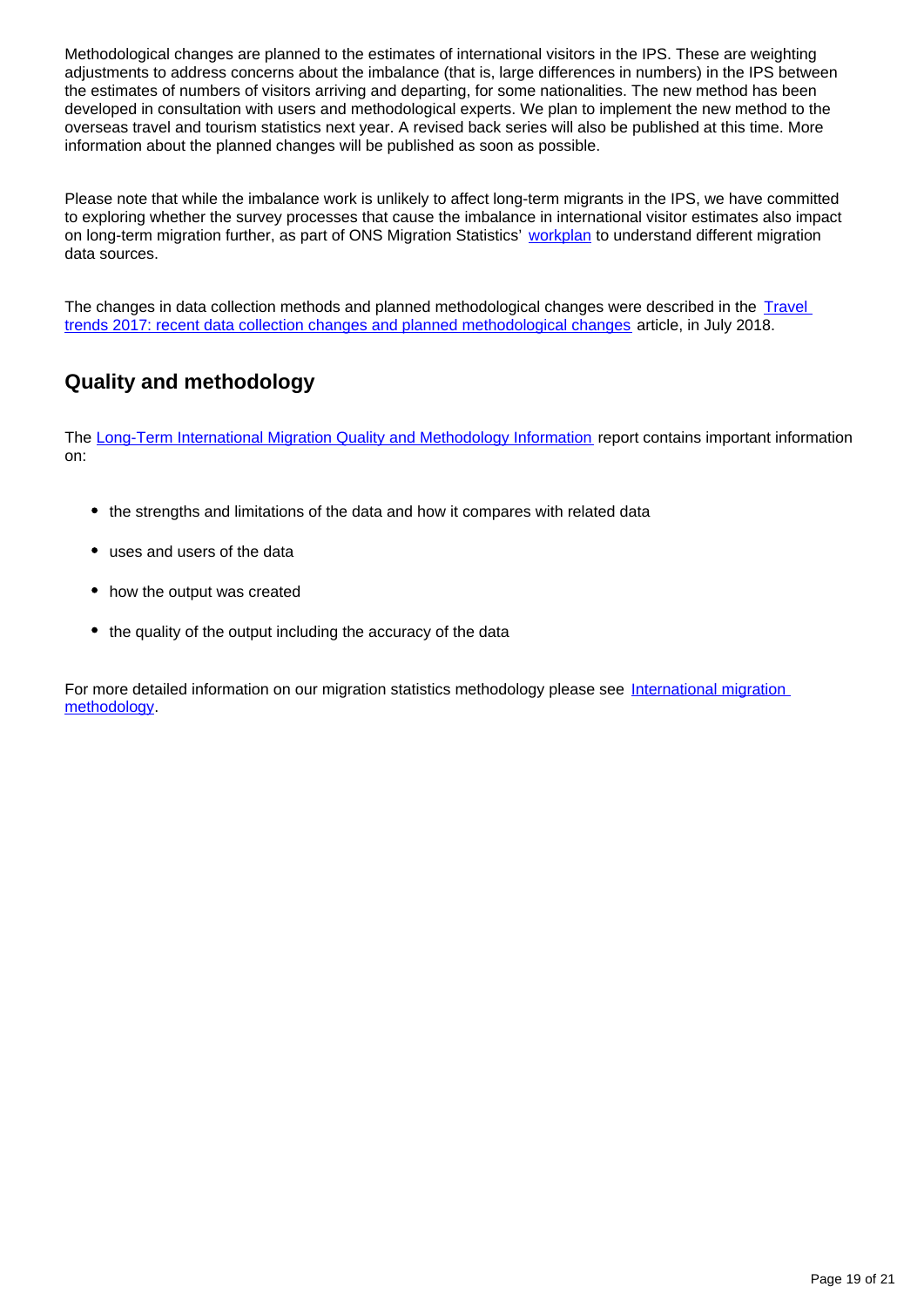## <span id="page-19-0"></span>**12 . More about migration**

#### [Understanding different migration data sources: August progress report](https://www.ons.gov.uk/peoplepopulationandcommunity/populationandmigration/internationalmigration/articles/understandingdifferentmigrationdatasources/augustprogressreport)

#### Article | Released 21 August 2019

Examining the issues with comparing the UK's various migration data sources, our follow-up report to explain the differences between these sources.

#### [Transformation of the population and migration statistics system: overview](https://www.ons.gov.uk/peoplepopulationandcommunity/populationandmigration/internationalmigration/articles/transformationofthepopulationandmigrationstatisticssystemoverview/2019-06-21)

Article | Updated 22 August 2019

Latest update on our population and migration statistics transformation journey.

#### [International migration and the health sector](https://www.ons.gov.uk/releases/internationalmigrationandthehealthsector)

Article | Released 15 August 2019

Our analysis plans on the contribution and impact of international migration on the health sector, where we will look at migrants both as a workforce and users of public services. In this release we set out our analysis plans to fill some of the remaining evidence gaps and explore the data available on the health care workforce.

#### [Migrant labour force within the tourism industry: August 2019](https://www.ons.gov.uk/peoplepopulationandcommunity/populationandmigration/internationalmigration/articles/migrantlabourforcewithinthetourismindustry/august2019)

Article | Released 15 August 2019 This article presents the current demographic composition of those working in UK's tourism industry and considers movements into and out of the industry.

#### [International migration and the education sector – what does the current evidence show?](https://www.ons.gov.uk/peoplepopulationandcommunity/populationandmigration/internationalmigration/articles/internationalmigrationandtheeducationsectorwhatdoesthecurrentevidenceshow/2019-05-03)

Article | Released 8 May 2019

An exploration of what the current evidence can tell us about the impact and contribution of international migration on the education sector.

[Update on our population and migration statistics transformation journey: a research engagement report](https://www.ons.gov.uk/peoplepopulationandcommunity/populationandmigration/internationalmigration/articles/updateonourpopulationandmigrationstatisticstransformationjourneyaresearchengagementreport/2019-01-30) Article | Released on 30 January 2019

An update on our population and migration statistics transformation using administrative data.

### [Building our understanding of the migration evidence](https://www.ons.gov.uk/peoplepopulationandcommunity/populationandmigration/internationalmigration/bulletins/migrationstatisticsquarterlyreport/august2018#building-our-understanding-of-the-migration-evidence)

Bulletin section 9 | Released on 23 August 2018 An update of the Migration Statistics Transformation Programme for August 2018.

### [Report on international migration data sources: July 2018](https://www.ons.gov.uk/peoplepopulationandcommunity/populationandmigration/internationalmigration/articles/reportonthecomplexityandqualityofinternationalmigrationstatistics/july2018)

Article | Released on 16 July 2018

An update on our migration statistics transformation plans, our recent analysis of Home Office administrative data in collaboration with Home Office experts, and our International Passenger Survey (IPS) data assurance review.

### [Migration statistics transformation update: May 2018](https://www.ons.gov.uk/peoplepopulationandcommunity/populationandmigration/internationalmigration/articles/migrationstatisticstransformationupdate/2018-05-24)

Article | Released on 24 May 2018 An update of the Migration Statistics Transformation Programme for May 2018.

### [What's happening with international student migration?](https://www.ons.gov.uk/peoplepopulationandcommunity/populationandmigration/internationalmigration/articles/whatshappeningwithinternationalstudentmigration/2017-08-24)

Article | Released on 24 August 2017

An update on our progress towards developing a better understanding on student migration to and from the UK since the April 2017 update.